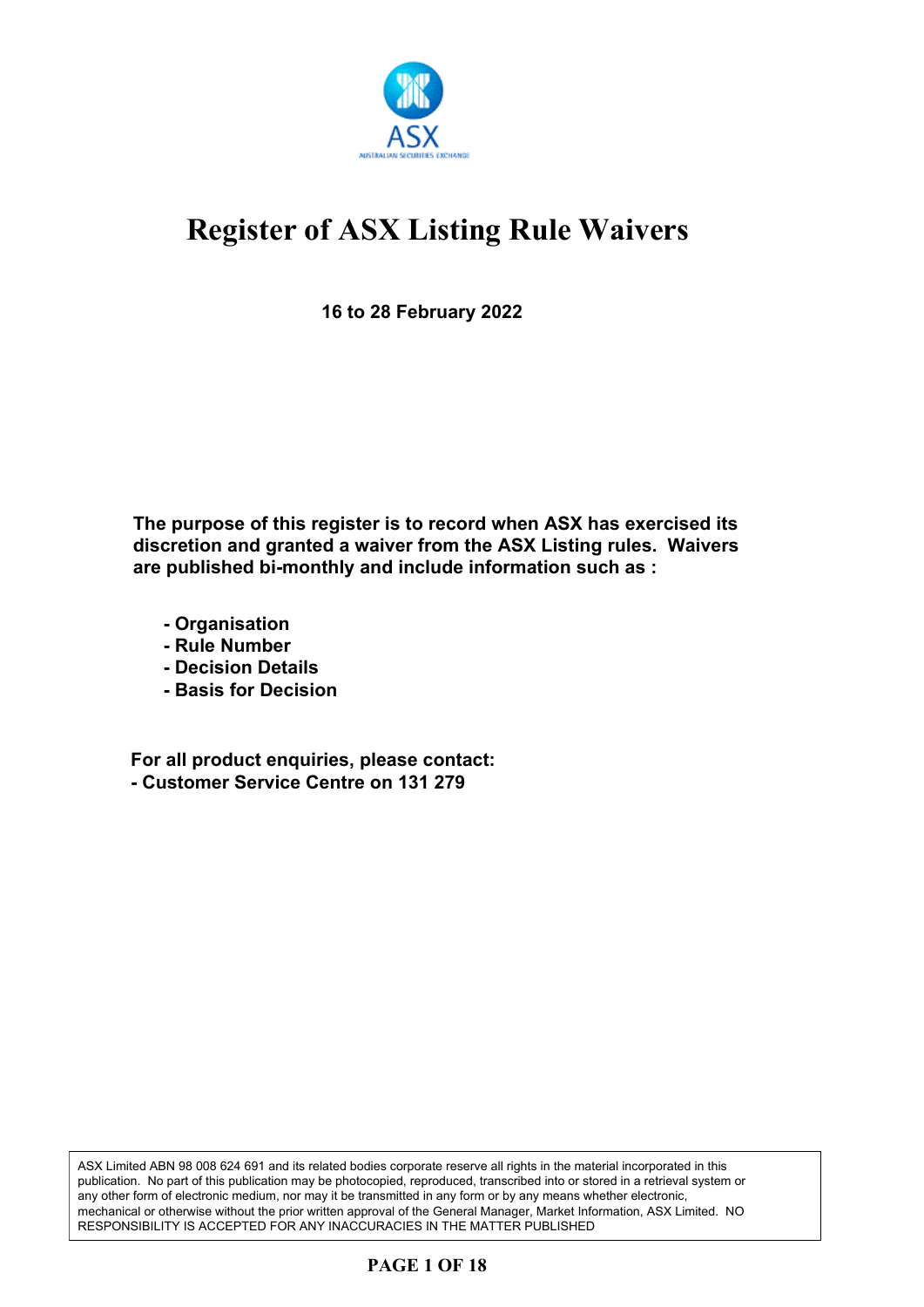

| <b>Rule Number</b>        | 1.1 condition 12                                                                                                                                                                                                                                                                                                                                                                                                                                                                                                                                                                                                                                                                                                                                                                                                                                                                                                                                                                                                                                                                                                                                                                                                                                                                                                                                                                                                                                                                                                                                                                                                                                                                                                                                                                                                                                                                                                                                    |
|---------------------------|-----------------------------------------------------------------------------------------------------------------------------------------------------------------------------------------------------------------------------------------------------------------------------------------------------------------------------------------------------------------------------------------------------------------------------------------------------------------------------------------------------------------------------------------------------------------------------------------------------------------------------------------------------------------------------------------------------------------------------------------------------------------------------------------------------------------------------------------------------------------------------------------------------------------------------------------------------------------------------------------------------------------------------------------------------------------------------------------------------------------------------------------------------------------------------------------------------------------------------------------------------------------------------------------------------------------------------------------------------------------------------------------------------------------------------------------------------------------------------------------------------------------------------------------------------------------------------------------------------------------------------------------------------------------------------------------------------------------------------------------------------------------------------------------------------------------------------------------------------------------------------------------------------------------------------------------------------|
| Date                      | 21/02/2022                                                                                                                                                                                                                                                                                                                                                                                                                                                                                                                                                                                                                                                                                                                                                                                                                                                                                                                                                                                                                                                                                                                                                                                                                                                                                                                                                                                                                                                                                                                                                                                                                                                                                                                                                                                                                                                                                                                                          |
| <b>ASX Code</b>           | <b>FHE</b>                                                                                                                                                                                                                                                                                                                                                                                                                                                                                                                                                                                                                                                                                                                                                                                                                                                                                                                                                                                                                                                                                                                                                                                                                                                                                                                                                                                                                                                                                                                                                                                                                                                                                                                                                                                                                                                                                                                                          |
| <b>Listed Company</b>     | <b>FRONTIER ENERGY LIMITED</b>                                                                                                                                                                                                                                                                                                                                                                                                                                                                                                                                                                                                                                                                                                                                                                                                                                                                                                                                                                                                                                                                                                                                                                                                                                                                                                                                                                                                                                                                                                                                                                                                                                                                                                                                                                                                                                                                                                                      |
| <b>Waiver Number</b>      | WLC220021-001                                                                                                                                                                                                                                                                                                                                                                                                                                                                                                                                                                                                                                                                                                                                                                                                                                                                                                                                                                                                                                                                                                                                                                                                                                                                                                                                                                                                                                                                                                                                                                                                                                                                                                                                                                                                                                                                                                                                       |
| <b>Decision</b>           | 1. Based solely on the information provided, ASX Limited ('ASX')<br>grants Frontier Energy Limited (the 'Company') in connection with the<br>acquisition of 100% of the issued capital of Bristol Springs Solar Pty<br>Ltd ('BSS') (the 'Proposed Acquisition') and a capital raising via a<br>public offer at AUD\$0.13 per fully paid ordinary share to raise up to<br>AUD\$8,000,000 ('Capital Raising'), a waiver from listing rule 1.1<br>condition 12 to the extent necessary to permit the Company to have<br>on issue the following:<br>1.1 890,894 options issued to directors, key management personnel<br>and employees with an exercise price of nil and an expiry date of 1<br>July 2024 (the 'SUPAJ Options'); and<br>1.2 25,500,000 performance shares issued to the vendors of BSS<br>('Performance Shares')<br>on condition the terms of this waiver are disclosed to the market and,<br>along with the terms and conditions of the SUPAJ Options, and<br>Performance Shares are clearly disclosed in the notice of meeting<br>pursuant to which the Company will seek the approval required under<br>listing rule 11.1.2 for the Proposed Acquisition and in the prospectus<br>to be issued in respect of the Capital Raising.                                                                                                                                                                                                                                                                                                                                                                                                                                                                                                                                                                                                                                                                                                    |
| <b>Basis For Decision</b> | <b>Underlying Policy</b><br>If an entity seeking admission to the official list has options or<br>performance rights on issue, the exercise price for each underlying<br>security must be at least 20 cents in cash. This rule supports listing<br>rule 2.1 condition 2 which requires the issue price or sale price of all<br>securities for which an entity is seeking quotation (except options)<br>upon admission to the official list to be at least 20 cents in cash.<br>These requirements together support the integrity of the ASX market,<br>as they demonstrate that the entity's ordinary securities have a<br>minimum value suitable for a listed entity.<br><b>Present Application</b><br>The Company is seeking re-admission to the Official List by re-<br>complying with Chapters 1 and 2 of the ASX Listing Rules. The<br>proposed exercise price for the SUPAJ Options is nil. The SUPAJ<br>Options were previously issued to incentivise directors and<br>employees in respect of assets previously held by the Company. As a<br>consequence of the disposal of the assets by the Company, the<br>holders of the SUPAJ Options are incapable of meeting the vesting<br>conditions attached to them and the SUPAJ Options will lapse<br>unvested and unexercised. ASX is otherwise satisfied that the<br>Company's proposed capital structure following the Proposed<br>Acquisition will be suitable for a listed entity. On completion of the<br>Proposed Acquisition, the options will represent 0.32% of the issued<br>capital of the Company on an undiluted basis of the issue capital of<br>the Company. The existence of this number of unquoted options will<br>not undermine the 20 cent rule in the circumstances.<br>The Company also proposes to issue 25,500,000 Performance<br>Shares to the BSS vendors in connection with the proposed re-<br>compliance. The full terms of the Performance Shares were included |

ASX Limited ABN 98 008 624 691 and its related bodies corporate reserve all rights in the material incorporated in this publication. No part of this publication may be photocopied, reproduced, transcribed into or stored in a retrieval system or any other form of electronic medium, nor may it be transmitted in any form or by any means whether electronic, mechanical or otherwise without the prior written approval of the General Manager, Market Information, ASX Limited. NO RESPONSIBILITY IS ACCEPTED FOR ANY INACCURACIES IN THE MATTER PUBLISHED

### **PAGE 2 OF 18**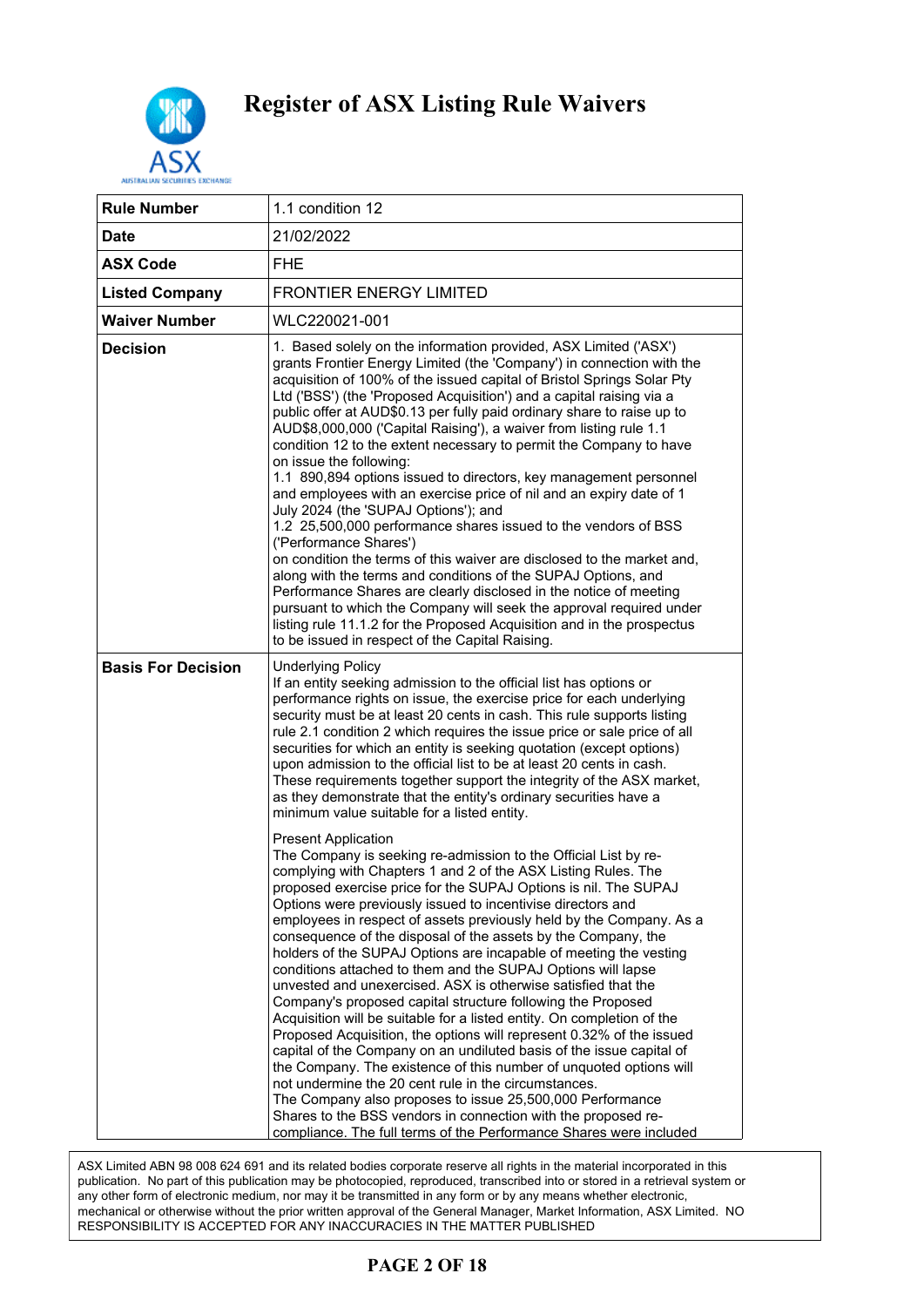#### **Register of ASX Listing Rule Waivers** gister of ASA Listing Ruie Waivers the Company. The existence of this number of unquoted options will

compliance. The full terms of the full terms of the Performance Shares were included by  $\mathcal{L}_\text{max}$ in the Company's notice of meeting and are contained in the recompliance Prospectus. The Performance Shares represent 9.4% of undiluted issued capital and the existence of this number of unquoted Performance Shares will not undermine the 20 cent rule in the circumstances.

ASX Limited ABN 98 008 624 691 and its related bodies corporate reserve all rights in the material incorporated in this publication. No part of this publication may be photocopied, reproduced, transcribed into or stored in a retrieval system or any other form of electronic medium, nor may it be transmitted in any form or by any means whether electronic, mechanical or otherwise without the prior written approval of the General Manager, Market Information, ASX Limited. NO RESPONSIBILITY IS ACCEPTED FOR ANY INACCURACIES IN THE MATTER PUBLISHED

#### **PAGE 3 OF 18**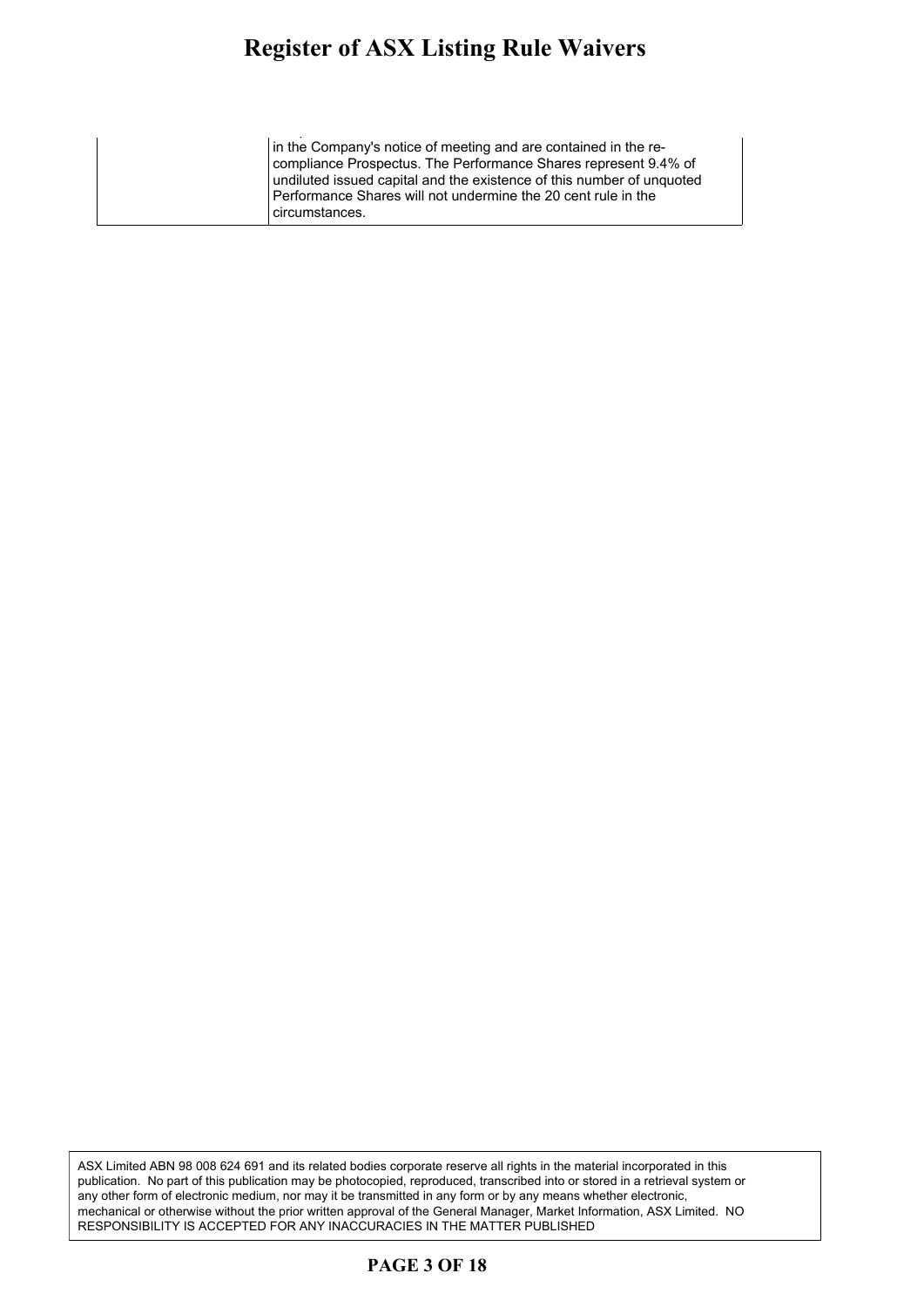

| <b>Rule Number</b>        | 1.8 condition 11                                                                                                                                                                                                                                                                                                                                                                                                                                                                                                             |
|---------------------------|------------------------------------------------------------------------------------------------------------------------------------------------------------------------------------------------------------------------------------------------------------------------------------------------------------------------------------------------------------------------------------------------------------------------------------------------------------------------------------------------------------------------------|
| <b>Date</b>               | 25/02/2022                                                                                                                                                                                                                                                                                                                                                                                                                                                                                                                   |
| <b>ASX Code</b>           | PE4                                                                                                                                                                                                                                                                                                                                                                                                                                                                                                                          |
| <b>Listed Company</b>     | PEPPER SPARKZ TRUST NO.4                                                                                                                                                                                                                                                                                                                                                                                                                                                                                                     |
| <b>Waiver Number</b>      | WLC210371-001                                                                                                                                                                                                                                                                                                                                                                                                                                                                                                                |
| <b>Decision</b>           | 1. Based solely on the information provided, ASX Limited ('ASX')<br>grants Pepper Money Limited ('Trust Manager') on behalf of BNY<br>Trust Company Limited ('Issuer') in its capacity as trustee of the<br>Pepper SPARKZ Trust No.4 ('Trust') a waiver from listing rule 1.8<br>condition 11 to the extent necessary that the Issuer's securities need<br>not satisfy CHESS requirements on condition that ASX is satisfied<br>with the settlement arrangements that exist in relation to the Notes to<br>be quoted on ASX. |
| <b>Basis For Decision</b> | <b>Underlying Policy</b><br>An entity the securities of which are to be quoted must ensure that the<br>requirements of a clearing and settlement (CS) facility relating to an<br>entity's securities are satisfied, except if the entity is incorporated in a<br>jurisdiction where the entity's securities cannot be approved under the<br>operating rules of a CS facility. This supports orderly settlement of<br>securities quoted on the ASX market.                                                                    |
|                           | <b>Present Application</b><br>The securities of the Issuer being quoted are wholesale debt<br>securities. The securities of the Issuer are to be settled outside of<br>CHESS via Austraclear. It is considered appropriate to grant a waiver<br>on the condition that ASX is satisfied with the settlement<br>arrangements that exist in relation to the debt securities to be quoted<br>on ASX.                                                                                                                             |

ASX Limited ABN 98 008 624 691 and its related bodies corporate reserve all rights in the material incorporated in this publication. No part of this publication may be photocopied, reproduced, transcribed into or stored in a retrieval system or any other form of electronic medium, nor may it be transmitted in any form or by any means whether electronic, mechanical or otherwise without the prior written approval of the General Manager, Market Information, ASX Limited. NO RESPONSIBILITY IS ACCEPTED FOR ANY INACCURACIES IN THE MATTER PUBLISHED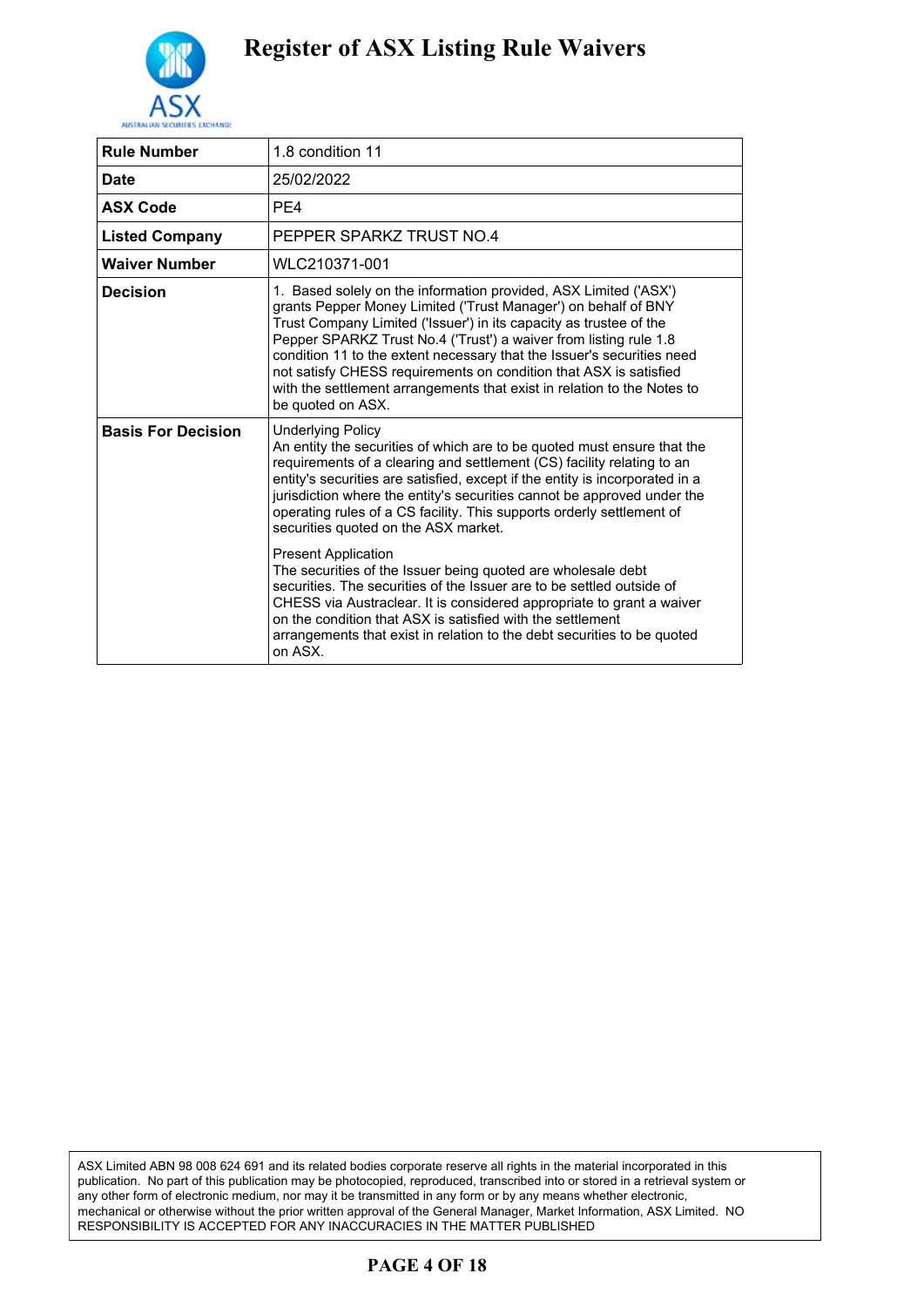

| <b>Rule Number</b>        | 2.1 condition 3                                                                                                                                                                                                                                                                                                                                                                                                                                                                                                                                         |
|---------------------------|---------------------------------------------------------------------------------------------------------------------------------------------------------------------------------------------------------------------------------------------------------------------------------------------------------------------------------------------------------------------------------------------------------------------------------------------------------------------------------------------------------------------------------------------------------|
| <b>Date</b>               | 25/02/2022                                                                                                                                                                                                                                                                                                                                                                                                                                                                                                                                              |
| <b>ASX Code</b>           | PE4                                                                                                                                                                                                                                                                                                                                                                                                                                                                                                                                                     |
| <b>Listed Company</b>     | PEPPER SPARKZ TRUST NO 4                                                                                                                                                                                                                                                                                                                                                                                                                                                                                                                                |
| <b>Waiver Number</b>      | WLC210371-002                                                                                                                                                                                                                                                                                                                                                                                                                                                                                                                                           |
| <b>Decision</b>           | 1. Based solely on the information provided, ASX Limited ('ASX')<br>grants Pepper Money Limited ('Trust Manager') on behalf of BNY<br>Trust Company Limited ('Issuer') in its capacity as trustee of the<br>Pepper SPARKZ Trust No.4 ('Trust') a waiver from listing rule 2.1<br>condition 3 to the extent necessary that the Issuer's securities need<br>not satisfy CHESS requirements on condition that ASX is satisfied<br>with the settlement agreements that exist in relation to the notes<br>quoted on ASX.                                     |
| <b>Basis For Decision</b> | <b>Underlying Policy</b><br>An entity the securities of which are to be quoted must ensure that the<br>requirements of a clearing and settlement (CS) facility relating to an<br>entity's securities are satisfied, except if the entity is incorporated in a<br>jurisdiction where the entity's securities cannot be approved under the<br>operating rules of a CS facility. This supports orderly settlement of<br>securities quoted on the ASX market.<br><b>Present Application</b><br>The securities of the Issuer being quoted are wholesale debt |
|                           | securities. The securities of the Issuer are to be settled outside of<br>CHESS via Austraclear. It is considered appropriate to grant a waiver<br>on the condition that ASX is satisfied with the settlement<br>arrangements that exist in relation to the debt securities to be quoted<br>on ASX                                                                                                                                                                                                                                                       |

ASX Limited ABN 98 008 624 691 and its related bodies corporate reserve all rights in the material incorporated in this publication. No part of this publication may be photocopied, reproduced, transcribed into or stored in a retrieval system or any other form of electronic medium, nor may it be transmitted in any form or by any means whether electronic, mechanical or otherwise without the prior written approval of the General Manager, Market Information, ASX Limited. NO RESPONSIBILITY IS ACCEPTED FOR ANY INACCURACIES IN THE MATTER PUBLISHED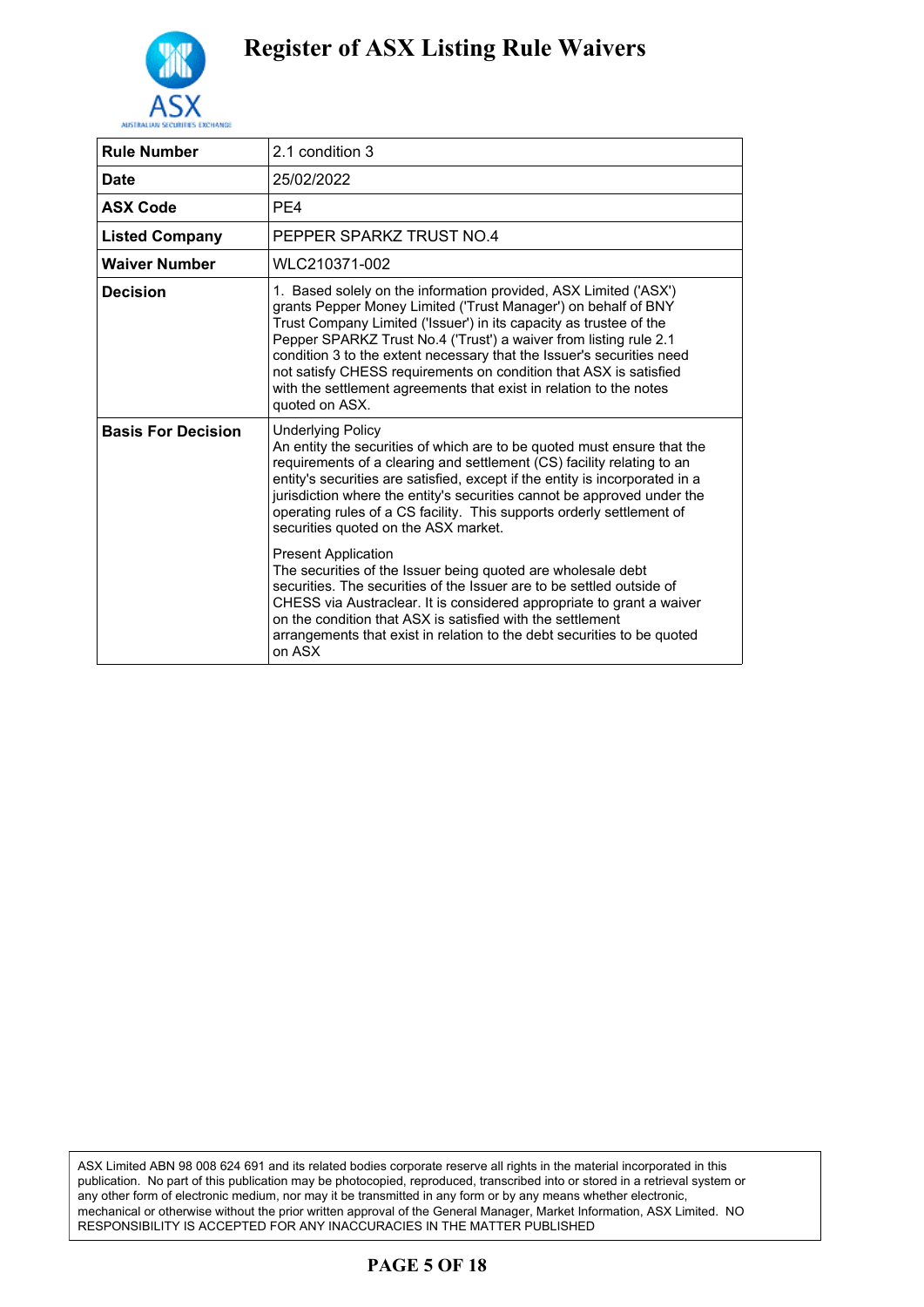

| <b>Rule Number</b>    | 6.23.2                                                                                                                                                                                                                                                                                                                                                                                                                                                                                                                                                                                                                                                                                                                                                                                                                                                                                                                                                                                                                                                                                                                                                                                                                                                                                                                                                                                                                                                                                                                                                                                                                                                                                                                                                                                                                                                                                                                                                                                                                                                                                                                                                                                                                                                                                                                                                                                                                                                                                                                                                                                                                                                                                                                                                                                                                                                                                                                                                                                                                                                                                                                                                                                                                                                                                                                                                                                                                                                                                                                                                                |
|-----------------------|-----------------------------------------------------------------------------------------------------------------------------------------------------------------------------------------------------------------------------------------------------------------------------------------------------------------------------------------------------------------------------------------------------------------------------------------------------------------------------------------------------------------------------------------------------------------------------------------------------------------------------------------------------------------------------------------------------------------------------------------------------------------------------------------------------------------------------------------------------------------------------------------------------------------------------------------------------------------------------------------------------------------------------------------------------------------------------------------------------------------------------------------------------------------------------------------------------------------------------------------------------------------------------------------------------------------------------------------------------------------------------------------------------------------------------------------------------------------------------------------------------------------------------------------------------------------------------------------------------------------------------------------------------------------------------------------------------------------------------------------------------------------------------------------------------------------------------------------------------------------------------------------------------------------------------------------------------------------------------------------------------------------------------------------------------------------------------------------------------------------------------------------------------------------------------------------------------------------------------------------------------------------------------------------------------------------------------------------------------------------------------------------------------------------------------------------------------------------------------------------------------------------------------------------------------------------------------------------------------------------------------------------------------------------------------------------------------------------------------------------------------------------------------------------------------------------------------------------------------------------------------------------------------------------------------------------------------------------------------------------------------------------------------------------------------------------------------------------------------------------------------------------------------------------------------------------------------------------------------------------------------------------------------------------------------------------------------------------------------------------------------------------------------------------------------------------------------------------------------------------------------------------------------------------------------------------------|
| <b>Date</b>           | 24/02/2022                                                                                                                                                                                                                                                                                                                                                                                                                                                                                                                                                                                                                                                                                                                                                                                                                                                                                                                                                                                                                                                                                                                                                                                                                                                                                                                                                                                                                                                                                                                                                                                                                                                                                                                                                                                                                                                                                                                                                                                                                                                                                                                                                                                                                                                                                                                                                                                                                                                                                                                                                                                                                                                                                                                                                                                                                                                                                                                                                                                                                                                                                                                                                                                                                                                                                                                                                                                                                                                                                                                                                            |
| <b>ASX Code</b>       | <b>SPT</b>                                                                                                                                                                                                                                                                                                                                                                                                                                                                                                                                                                                                                                                                                                                                                                                                                                                                                                                                                                                                                                                                                                                                                                                                                                                                                                                                                                                                                                                                                                                                                                                                                                                                                                                                                                                                                                                                                                                                                                                                                                                                                                                                                                                                                                                                                                                                                                                                                                                                                                                                                                                                                                                                                                                                                                                                                                                                                                                                                                                                                                                                                                                                                                                                                                                                                                                                                                                                                                                                                                                                                            |
| <b>Listed Company</b> | SPLITIT PAYMENTS LTD                                                                                                                                                                                                                                                                                                                                                                                                                                                                                                                                                                                                                                                                                                                                                                                                                                                                                                                                                                                                                                                                                                                                                                                                                                                                                                                                                                                                                                                                                                                                                                                                                                                                                                                                                                                                                                                                                                                                                                                                                                                                                                                                                                                                                                                                                                                                                                                                                                                                                                                                                                                                                                                                                                                                                                                                                                                                                                                                                                                                                                                                                                                                                                                                                                                                                                                                                                                                                                                                                                                                                  |
| <b>Waiver Number</b>  | WLC220025-001                                                                                                                                                                                                                                                                                                                                                                                                                                                                                                                                                                                                                                                                                                                                                                                                                                                                                                                                                                                                                                                                                                                                                                                                                                                                                                                                                                                                                                                                                                                                                                                                                                                                                                                                                                                                                                                                                                                                                                                                                                                                                                                                                                                                                                                                                                                                                                                                                                                                                                                                                                                                                                                                                                                                                                                                                                                                                                                                                                                                                                                                                                                                                                                                                                                                                                                                                                                                                                                                                                                                                         |
| <b>Decision</b>       | 1. Subject to Resolution 2, based solely on the information provided,<br>ASX Limited ('ASX') grants Splitit Payments Ltd (the 'Company') a<br>waiver from listing rule 6.23.3 to the extent necessary to permit the<br>Company to increase the expiry dates and vesting periods for the<br>following options:<br>1.1 500,000 options exercisable at A\$0.70 expiring 21 January 2023,<br>with the expiry date extended from 21 January 2023 to 21 January<br>2025;<br>1.2 500,000 options exercisable at A\$0.85 expiring 21 January 2023,<br>with the expiry date extended from 21 January 2023 to 21 January<br>2025:<br>1.3 1,000,000 options expiring 27 April 2026, with the vesting<br>condition date amended from 27 April 2022 to such options vesting in<br>equal quarterly tranches over the two-year period ending 27 April<br>2023 subject to the relevant director remaining a director of the<br>Company (and no notice of resignation being given as the relevant<br>date on which the tranche of options is due to vest);<br>1.4 1,000,000 options expiring 27 April 2026, with the vesting<br>condition date amended from 27 April 2023 to such options vesting in<br>equal quarterly tranches over the two-year period ending 27 April<br>2023 subject to the relevant director remaining a director of the<br>Company (and no notice of resignation being given as the relevant<br>date on which the tranche of options is due to vest);<br>1.5 181,818 options expiring 20 January 2027, with the vesting<br>condition date amended from 20 January 2023 to such options<br>vesting in equal quarterly tranches over the one-year period ending<br>20 January 2023 subject to the relevant director remaining a director<br>of the Company (and no notice of resignation being given as the<br>relevant date on which the tranche of options is due to vest);<br>1.6 90,909 options expiring 21 January 2027, with the vesting<br>condition date amended from 21 January 2023 to such options<br>vesting in equal quarterly tranches over the one-year period ending<br>21 January 2023 subject to the relevant director remaining a director<br>of the Company (and no notice of resignation being given as the<br>relevant date on which the tranche of options is due to vest);<br>1.7 90,909 options expiring 8 February 2027, with the vesting<br>condition date amended from 8 February 2023 to such options vesting<br>in equal quarterly tranches over the one-year period ending 8<br>February 2023 subject to the relevant director remaining a director of<br>the Company (and no notice of resignation being given as the<br>relevant date on which the tranche of options is due to vest);<br>1.8 181,818 options expiring 20 January 2028, with the vesting<br>condition date amended from 20 January 2024 to such options<br>vesting in equal quarterly tranches over the one-year period ending<br>20 January 2024 subject to the relevant director remaining a director<br>of the Company (and no notice of resignation being given as the<br>relevant date on which the tranche of options is due to vest);<br>1.9 90,909 options expiring 21 January 2028, with the vesting<br>condition date amended from 21 January 2024 to such options<br>vesting in equal quarterly tranches over the one-year period ending<br>21 January 2024 subject to the relevant director remaining a director<br>of the Company (and no notice of resignation being given as the<br>rolovant data an which the transhe of antions is due to vest) |

.<br>ASX Limited ABN 98 008 624 691 and its related bodies corporate reserve all rights in the material incorporated in this ASA Limited ABN 96 000 024 091 and its related bodies corporate reserve all rights in the material incorporated in this<br>publication. No part of this publication may be photocopied, reproduced, transcribed into or stored in publication. The part of this publication may be photocopied, reproduced, transcribed filte or stored in a retrieval<br>any other form of electronic medium, nor may it be transmitted in any form or by any means whether electr any other form or electronic mediam, her may it be danomited in any form or by any means whether electronic,  $\frac{1}{2}$  means of the chanical or otherwise without the prior written approval of the General Manager, Market In Prior ministrapprovar of and domena manager, manner microaderity resident<br>FOR ANY INACCLIRACIES IN THE MATTER PLIBLISHED date on which the tranche of options is due to vest); RESPONSIBILITY IS ACCEPTED FOR ANY INACCURACIES IN THE MATTER PUBLISHED

#### $1.97 f 974$ **PAGE 6 OF 18**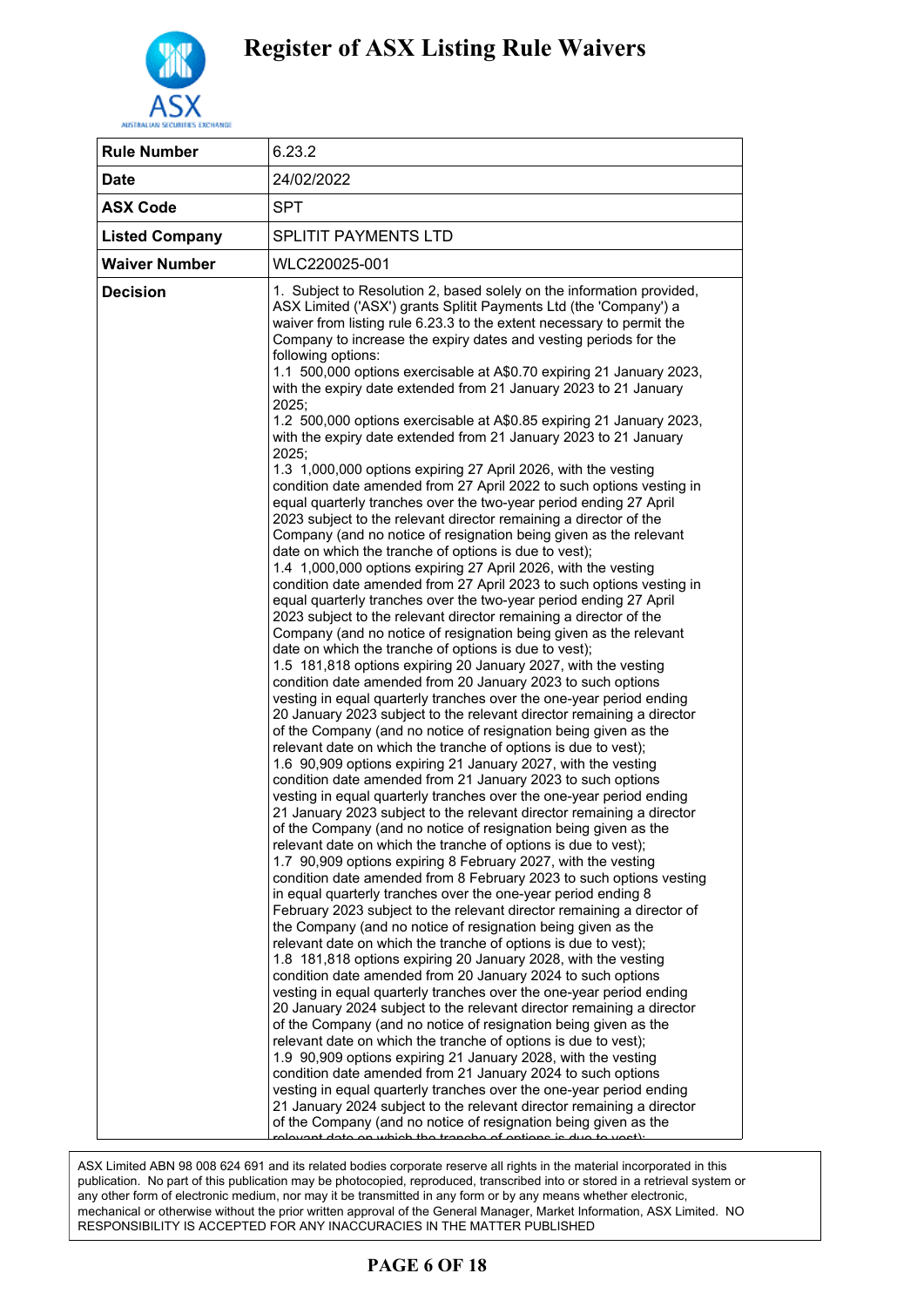#### **Register of ASX Listing Rule Waivers** 1.9 90,909 options expiring 21 January 2028, with the vesting

|                           | relevant date on which the tranche or options is due to vest),                                                                         |
|---------------------------|----------------------------------------------------------------------------------------------------------------------------------------|
|                           | 1.10 181,818 options expiring 27 April 2028, with the vesting                                                                          |
|                           | condition date amended from 27 April 2024 to such options vesting in                                                                   |
|                           | equal quarterly tranches over the one-year period ending 27 April<br>2024 subject to the relevant director remaining a director of the |
|                           | Company (and no notice of resignation being given as the relevant                                                                      |
|                           | date on which the tranche of options is due to vest);                                                                                  |
|                           | 1.11 90,909 options expiring 8 February 2028, with the vesting                                                                         |
|                           | condition date amended from 8 February 2024 to such options vesting                                                                    |
|                           | in equal quarterly tranches over the one-year period ending 8                                                                          |
|                           | February 2024 subject to the relevant director remaining a director of                                                                 |
|                           | the Company (and no notice of resignation being given as the                                                                           |
|                           | relevant date on which the tranche of options is due to vest);                                                                         |
|                           | 1.12 181,818 options expiring 20 January 2029, with the vesting                                                                        |
|                           | condition date amended from 20 January 2025 to such options                                                                            |
|                           | vesting in equal quarterly tranches over the one-year period ending                                                                    |
|                           | 20 January 2025 subject to the relevant director remaining a director                                                                  |
|                           | of the Company (and no notice of resignation being given as the                                                                        |
|                           | relevant date on which the tranche of options is due to vest);                                                                         |
|                           | 1.13 90,909 options expiring 21 January 2029, with the vesting                                                                         |
|                           | condition date amended from 21 January 2025 to such options                                                                            |
|                           | vesting in equal quarterly tranches over the one-year period ending                                                                    |
|                           | 21 January 2025 subject to the relevant director remaining a director                                                                  |
|                           | of the Company (and no notice of resignation being given as the                                                                        |
|                           | relevant date on which the tranche of options is due to vest); and                                                                     |
|                           | 1.14 90,909 options expiring 8 February 2029, with the vesting                                                                         |
|                           | condition date amended from 8 February 2025 to such options vesting                                                                    |
|                           | in equal quarterly tranches over the one-year period ending 8                                                                          |
|                           | February 2025 subject to the relevant director remaining a director of                                                                 |
|                           | the Company (and no notice of resignation being given as the                                                                           |
|                           | relevant date on which the tranche of options is due to vest)                                                                          |
|                           | together, the 'Employees Options'.                                                                                                     |
|                           | 2. The waiver in Resolution 1 is granted on the following conditions:<br>2.1 the Company obtains shareholder approval for the proposed |
|                           | amendment to the Employees Options; and                                                                                                |
|                           | 2.2 the notice of meeting seeking shareholder approval includes                                                                        |
|                           | explanatory information satisfactory to ASX including, at a minimum, a                                                                 |
|                           | clear explanation of the rationale for the proposed amendment to the                                                                   |
|                           | Employees Options.                                                                                                                     |
|                           |                                                                                                                                        |
| <b>Basis For Decision</b> |                                                                                                                                        |
|                           | <b>Underlying Policy</b>                                                                                                               |
|                           | Listing rule 6.23.3 stipulates that changes to option terms which have                                                                 |
|                           | the effect of reducing the exercise price, increasing the exercise                                                                     |
|                           | period or increasing the number of securities received on exercise are                                                                 |
|                           | prohibited. These terms are considered to be so fundamental and                                                                        |
|                           | integral to the terms of the options when granted that they cannot be                                                                  |
|                           | changed even with the approval of shareholders. These option terms                                                                     |
|                           | determine the intrinsic value (if any) which may be attributed to the                                                                  |
|                           | options. The valuation of the options and investors' decisions whether                                                                 |
|                           | to buy, hold, sell, or exercise the options depends upon investors                                                                     |
|                           | having certainty as to the terms of the options. To ensure the integrity                                                               |
|                           | of the market, any changes to the fundamental terms of the options                                                                     |
|                           | are prohibited.                                                                                                                        |
|                           | <b>Present Application</b>                                                                                                             |
|                           | The Company has sought a waiver from Listing Rule 6.23.3 to enable                                                                     |
|                           | it to amend the terms of existing and future options by amending the                                                                   |
|                           | vesting condition dates and expiry dates such that the Employees                                                                       |
|                           | Options are subject to quarterly vesting and carry an expiry date that                                                                 |
|                           | is approximately five (5) years after the date of their issue. The                                                                     |
|                           | changes to the Employees Options are proposed to reflect the                                                                           |
|                           | Company's revised executive remuneration model and to align the<br>structure of the new Chief Executive Officer's remuneration package |

ASX Limited ABN 98 008 624 691 and its related bodies corporate reserve all rights in the material incorporated in this<br> publication. No part of this publication may be photocopied, reproduced, transcribed into or stored in a retrieval system or any other form of electronic medium, nor may it be transmitted in any form or by any means whether electronic,<br>Any other form of electronic mechanical or otherwise without the prior written approval of the General Manager, Market Information, ASX Limited. NO<br>RESPONDIBUTEV IS ACCEPTED FOR ANY INACCURACIES IN THE MATTER RUBLIOUED. RESPONSIBILITY IS ACCEPTED FOR ANY INACCURACIES IN THE MATTER PUBLISHED

### 0.88% of the number of fully paid ordinary shares on issue. All other **PAGE 7 OF 18**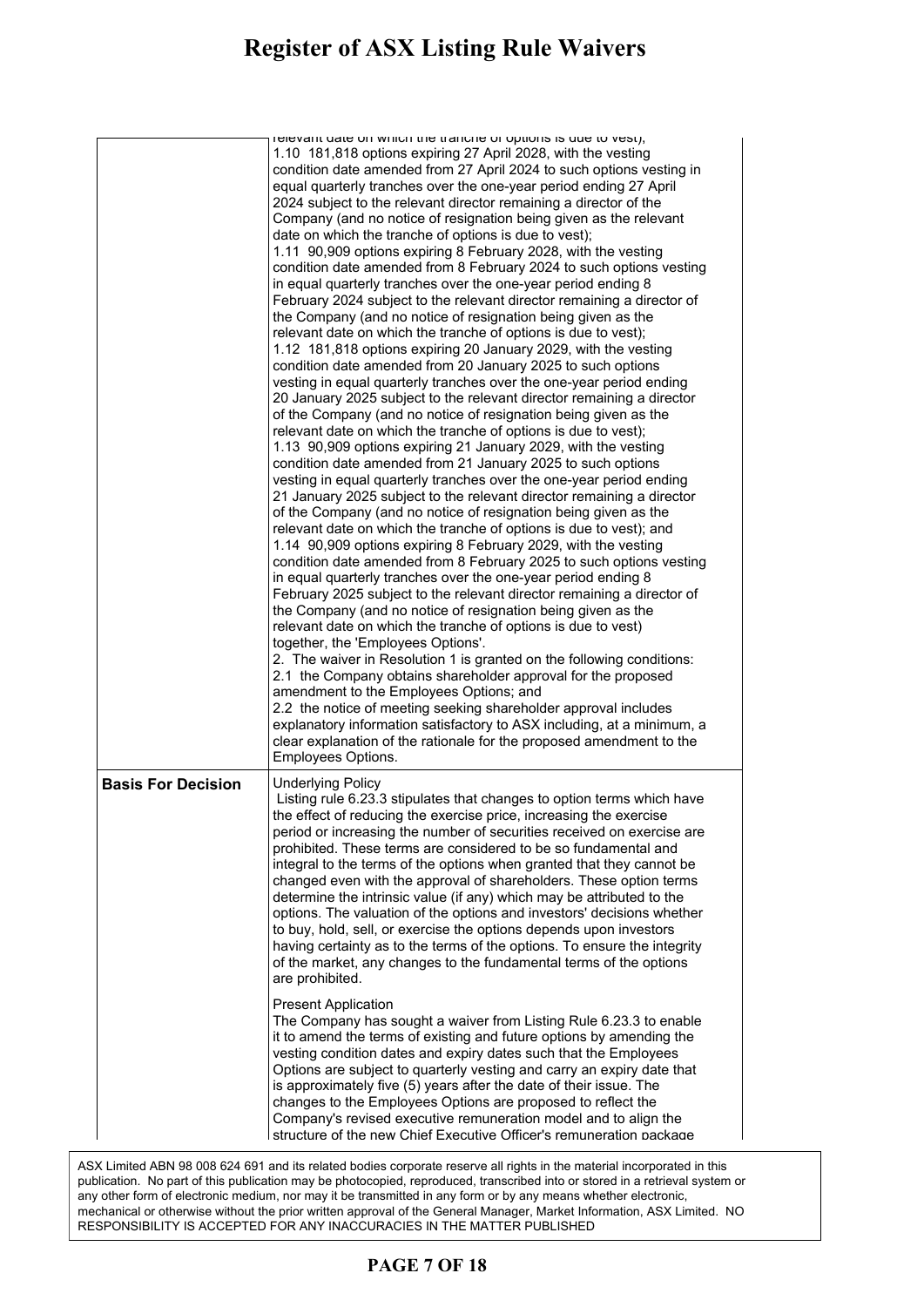#### **Register of ASX Listing Rule Waivers** gister of ASX Listing Rule Waivers .  $\mathbf{e}$  revised executive remuneration model and to align the model and to align the model and to align the model and to align the model and to all  $\mathbf{e}$

applies. The Company will seek shareholder approval for the extension of the expiry and vesting condition dates of the Employees Options at the upcoming annual general meeting. Full details will be provided in the notice of meeting. The Employees Options represent 0.88% of the number of fully paid ordinary shares on issue. All other terms of the Employees Options remain the same. It is proposed to grant the waiver conditional on the Company's shareholders approving the change and satisfactory explanation of the reasons for the change being set out in the notice of meeting.

ASX Limited ABN 98 008 624 691 and its related bodies corporate reserve all rights in the material incorporated in this publication. No part of this publication may be photocopied, reproduced, transcribed into or stored in a retrieval system or any other form of electronic medium, nor may it be transmitted in any form or by any means whether electronic, mechanical or otherwise without the prior written approval of the General Manager, Market Information, ASX Limited. NO RESPONSIBILITY IS ACCEPTED FOR ANY INACCURACIES IN THE MATTER PUBLISHED

#### **PAGE 8 OF 18**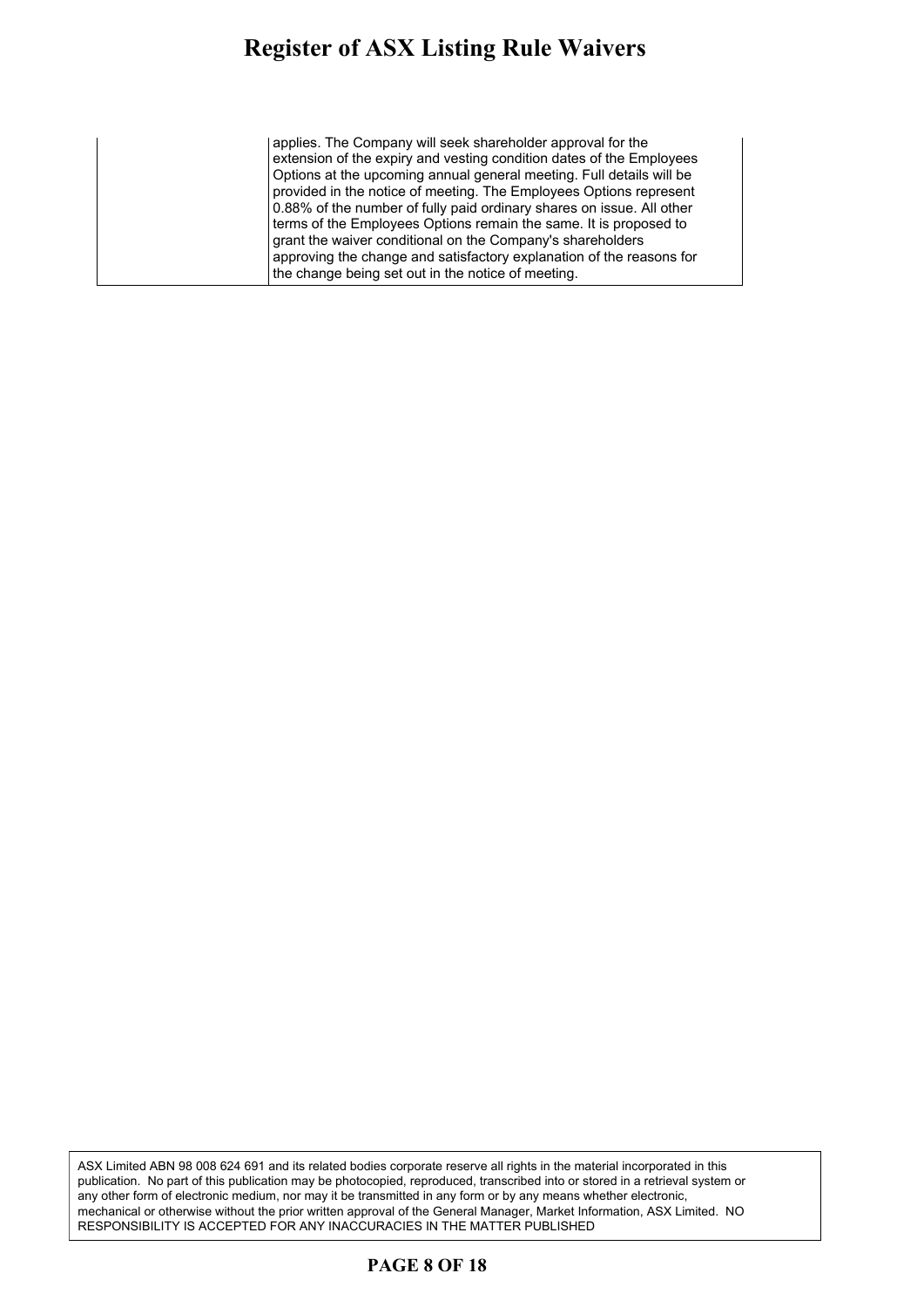

| <b>Rule Number</b>        | 7.3.4                                                                                                                                                                                                                                                                                                                                                                                                                                                                                                                                                                                                                                                                                                                                                                                                                                                                                                                                                                                                                                                                                                                                                                                                                                                                                                                                                                                                                                                                                                                                                                                                                                                                                                                                                                                                                                                                                                                                                                                                                                                                                                                                                                                                                                                                                                                                                                                          |
|---------------------------|------------------------------------------------------------------------------------------------------------------------------------------------------------------------------------------------------------------------------------------------------------------------------------------------------------------------------------------------------------------------------------------------------------------------------------------------------------------------------------------------------------------------------------------------------------------------------------------------------------------------------------------------------------------------------------------------------------------------------------------------------------------------------------------------------------------------------------------------------------------------------------------------------------------------------------------------------------------------------------------------------------------------------------------------------------------------------------------------------------------------------------------------------------------------------------------------------------------------------------------------------------------------------------------------------------------------------------------------------------------------------------------------------------------------------------------------------------------------------------------------------------------------------------------------------------------------------------------------------------------------------------------------------------------------------------------------------------------------------------------------------------------------------------------------------------------------------------------------------------------------------------------------------------------------------------------------------------------------------------------------------------------------------------------------------------------------------------------------------------------------------------------------------------------------------------------------------------------------------------------------------------------------------------------------------------------------------------------------------------------------------------------------|
| <b>Date</b>               | 23/02/2022                                                                                                                                                                                                                                                                                                                                                                                                                                                                                                                                                                                                                                                                                                                                                                                                                                                                                                                                                                                                                                                                                                                                                                                                                                                                                                                                                                                                                                                                                                                                                                                                                                                                                                                                                                                                                                                                                                                                                                                                                                                                                                                                                                                                                                                                                                                                                                                     |
| <b>ASX Code</b>           | <b>MPA</b>                                                                                                                                                                                                                                                                                                                                                                                                                                                                                                                                                                                                                                                                                                                                                                                                                                                                                                                                                                                                                                                                                                                                                                                                                                                                                                                                                                                                                                                                                                                                                                                                                                                                                                                                                                                                                                                                                                                                                                                                                                                                                                                                                                                                                                                                                                                                                                                     |
| <b>Listed Company</b>     | <b>MAD PAWS HOLDINGS LIMITED</b>                                                                                                                                                                                                                                                                                                                                                                                                                                                                                                                                                                                                                                                                                                                                                                                                                                                                                                                                                                                                                                                                                                                                                                                                                                                                                                                                                                                                                                                                                                                                                                                                                                                                                                                                                                                                                                                                                                                                                                                                                                                                                                                                                                                                                                                                                                                                                               |
| <b>Waiver Number</b>      | WLC220022-001                                                                                                                                                                                                                                                                                                                                                                                                                                                                                                                                                                                                                                                                                                                                                                                                                                                                                                                                                                                                                                                                                                                                                                                                                                                                                                                                                                                                                                                                                                                                                                                                                                                                                                                                                                                                                                                                                                                                                                                                                                                                                                                                                                                                                                                                                                                                                                                  |
| <b>Decision</b>           | 1. Based solely on the information provided, ASX Limited ('ASX')<br>grants Mad Paws Holdings Limited (the 'Company') a waiver from<br>Listing Rule 7.3.4 to the extent necessary to permit the Company to,<br>in its notice of meeting ('Notice') seeking shareholder approval for the<br>issue of up to 15,000,000 deferred consideration shares to be issued<br>on the achievement of various milestones ('Earn Out Consideration<br>Shares) pursuant to an agreement between the Company and Animal<br>Magnetism Pty Ltd ACN 614 468 398 trading as Pet Chemist ('Pet<br>Chemist') (together, the 'Agreement'), not to state that the Earn Out<br>Consideration Shares will be issued within three months from the date<br>of the shareholder meeting, on the following conditions:<br>1.1 The Earn Out Consideration Shares are to be issued immediately<br>upon satisfaction of each of the relevant milestones and in any event<br>no later than 31 December 2024.<br>1.2 The milestones must not be varied.<br>1.3 The maximum number of Earn Out Consideration Shares to be<br>issued is to be capped at 15,000,000.<br>1.4 Adequate details regarding the dilutionary effect of the Earn Out<br>Consideration Shares on the Company's capital structure be included<br>in the Notice.<br>1.5 For any annual reporting period during which any of the Earn Out<br>Consideration Shares have been issued or any of them remain to be<br>issued, the Company's annual report sets out the number of Earn Out<br>Consideration Shares issued in that annual reporting period, the<br>number of Earn Out Consideration Shares that remain to be issued<br>and the basis on which the Earn Out Consideration Shares may be<br>issued.<br>1.6 In any half year or quarterly report for a period during which any<br>of the Earn Out Consideration Shares have been issued or remain to<br>be issued, the Company must include a summary statement of the<br>number of Earn Out Consideration Shares issued during the reporting<br>period, the number of Earn Out Consideration Shares that remain to<br>be issued and the basis on which the Earn Out Consideration Shares<br>may be issued.<br>1.7 The Notice contains the full terms and conditions of the<br>Agreement pursuant to which the Earn Out Consideration Shares are<br>to be issued as well as the conditions of this waiver. |
| <b>Basis For Decision</b> | <b>Underlying Policy</b><br>ASX Listing Rule 7.3.4 requires a notice of meeting with a resolution<br>to approve the issue of equity securities to state that the securities will<br>be issued within three (3) months of the date of the shareholders'<br>meeting. ASX Listing Rule 7.3.4 ensures that an issue of equity<br>securities is made within a reasonably short time after the ordinary<br>security holders approve the issue, so that there is less possibility that<br>the circumstances of the entity may change by the time that the issue<br>is made in such a way that they are different from those that the<br>ordinary security holders may reasonably have had in contemplation<br>at the time of giving their approval.<br>Where a listed entity has entered into a commercial transaction which<br>calls for the issue of securities as consideration at future times that<br>necessarily will fall longer than 3 months after the date of a<br>shareholders' meeting, ASX's policy is to permit entities to seek                                                                                                                                                                                                                                                                                                                                                                                                                                                                                                                                                                                                                                                                                                                                                                                                                                                                                                                                                                                                                                                                                                                                                                                                                                                                                                                                                        |

ASX Limited ABN 98 008 624 691 and its related bodies corporate reserve all rights in the material incorporated in this publication. No part of this publication may be photocopied, reproduced, transcribed into or stored in a retrieval system or any other form of electronic medium, nor may it be transmitted in any form or by any means whether electronic, mechanical or otherwise without the prior written approval of the General Manager, Market Information, ASX Limited. NO RESPONSIBILITY IS ACCEPTED FOR ANY INACCURACIES IN THE MATTER PUBLISHED

### **PAGE 9 OF 18**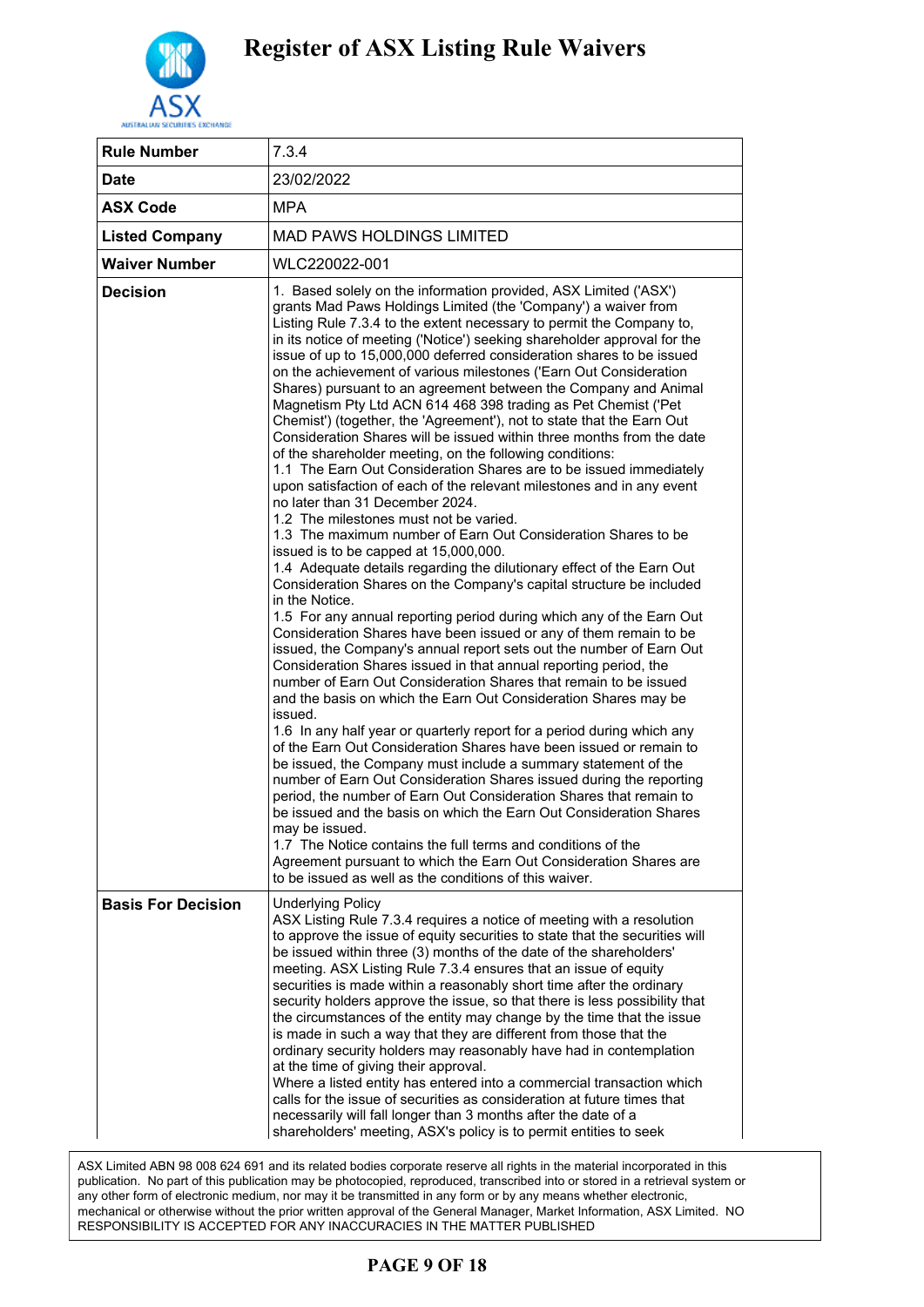#### **Register of ASX Listing Rule Waivers** gister of ASA Listing Kule Waivers  $\sim$  the time of giving the time of  $\sim$

| shareholder approval for the issue of all the securities that may be<br>issued under that transaction over the various phases, provided that<br>the milestones to be achieved which trigger the obligation to issue the<br>securities are appropriate to the entity and the transaction in all the<br>circumstances, and adequate information can be given to<br>shareholders about the future issues of securities. This allows the<br>entity and the counterparty to the agreement to have commercial<br>certainty about the ability of the entity to issue securities as the<br>counterparty performs its obligations, while maintaining the principle<br>that shareholders must give their informed consent to future issues of<br>securities. |
|----------------------------------------------------------------------------------------------------------------------------------------------------------------------------------------------------------------------------------------------------------------------------------------------------------------------------------------------------------------------------------------------------------------------------------------------------------------------------------------------------------------------------------------------------------------------------------------------------------------------------------------------------------------------------------------------------------------------------------------------------|
| <b>Present Application</b><br>The Earn Out Consideration Shares are justified by the terms of a<br>specific commercial transaction to be undertaken by the Company<br>and there is a clear structure in place governing the issue of shares to<br>which security holders could give informed consent. There is a<br>maximum number of Earn Out Consideration Shares to be issued,<br>providing certainty to security holders as to the maximum dilutionary<br>effect at the time of voting on the resolution. The time proposed for<br>the issue of the Earn Out Consideration Shares is in line with<br>precedents granted in similar circumstances.                                                                                              |

ASX Limited ABN 98 008 624 691 and its related bodies corporate reserve all rights in the material incorporated in this publication. No part of this publication may be photocopied, reproduced, transcribed into or stored in a retrieval system or any other form of electronic medium, nor may it be transmitted in any form or by any means whether electronic, mechanical or otherwise without the prior written approval of the General Manager, Market Information, ASX Limited. NO RESPONSIBILITY IS ACCEPTED FOR ANY INACCURACIES IN THE MATTER PUBLISHED

#### **PAGE 10 OF 18**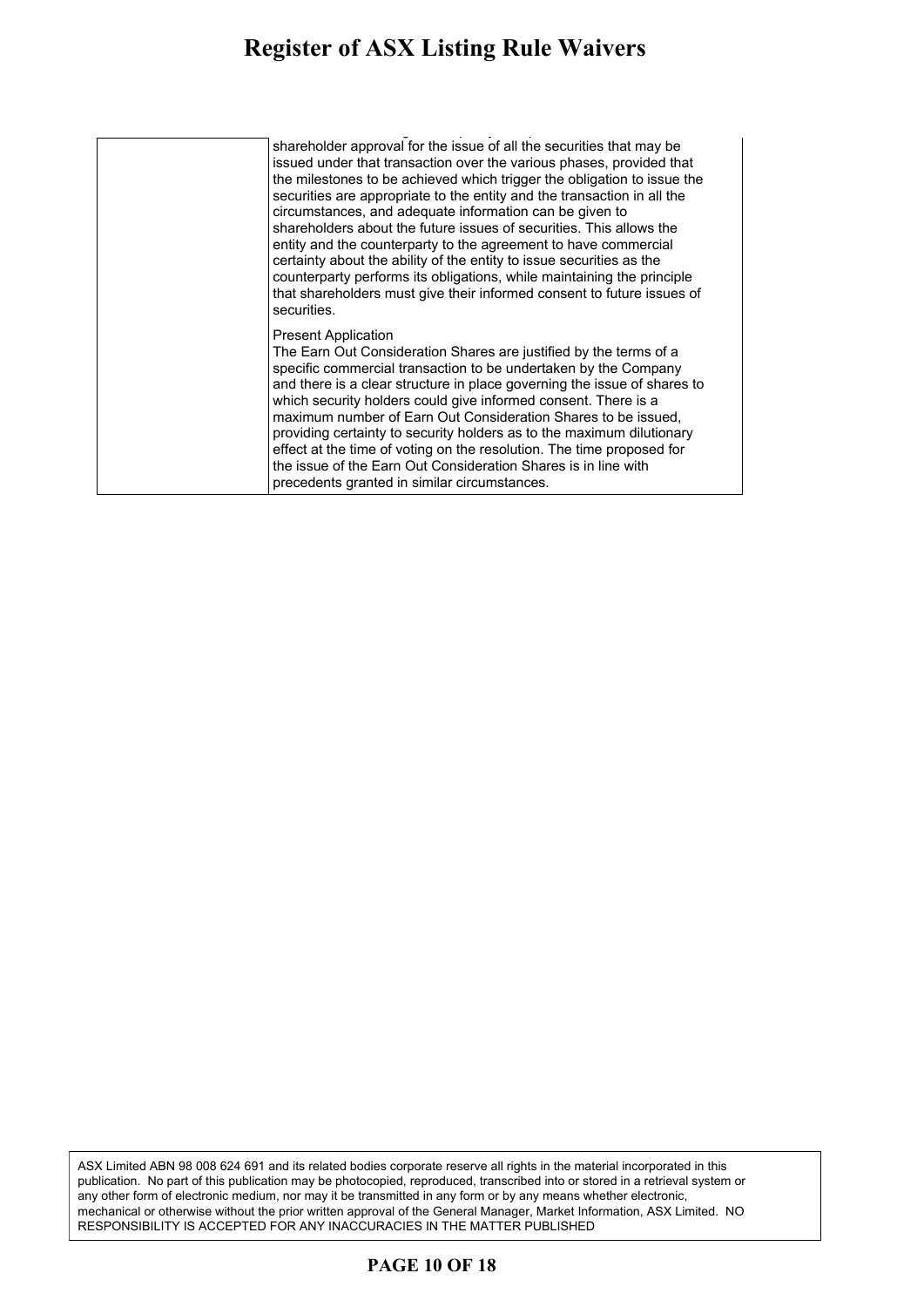

| <b>Rule Number</b>        | 7.3.9                                                                                                                                                                                                                                                                                                                                                                                                                                                                                                                                                                                                                                                                                                                                                                                                                                                                                         |
|---------------------------|-----------------------------------------------------------------------------------------------------------------------------------------------------------------------------------------------------------------------------------------------------------------------------------------------------------------------------------------------------------------------------------------------------------------------------------------------------------------------------------------------------------------------------------------------------------------------------------------------------------------------------------------------------------------------------------------------------------------------------------------------------------------------------------------------------------------------------------------------------------------------------------------------|
| Date                      | 17/02/2022                                                                                                                                                                                                                                                                                                                                                                                                                                                                                                                                                                                                                                                                                                                                                                                                                                                                                    |
| <b>ASX Code</b>           | <b>RNE</b>                                                                                                                                                                                                                                                                                                                                                                                                                                                                                                                                                                                                                                                                                                                                                                                                                                                                                    |
| <b>Listed Company</b>     | <b>RENU ENERGY LIMITED</b>                                                                                                                                                                                                                                                                                                                                                                                                                                                                                                                                                                                                                                                                                                                                                                                                                                                                    |
| Waiver Number             | WLC220024-001                                                                                                                                                                                                                                                                                                                                                                                                                                                                                                                                                                                                                                                                                                                                                                                                                                                                                 |
| Decision                  | 1. Based solely on the information provided, ASX Limited ('ASX')<br>grants ReNu Energy Limited ('RNE') a waiver from Listing Rule 7.3.9<br>to the extent necessary to permit the resolution in RNE's notice of<br>extraordinary general meeting to approve the issue of up to 4,166,667<br>attaching options with an exercise price of \$0.07 per option and an<br>expiry date of 31 December 2023 on a one for four basis to eligible<br>shareholders who subscribe to RNE's Share Purchase Plan ('SPP')<br>not to include a voting exclusion statement that excludes the votes of<br>persons who may participate in the SPP, on condition that the SPP is<br>not underwritten, or if it is underwritten, RNE excludes any votes cast<br>on that resolution by any proposed underwriter or sub-underwriter of<br>the SPP.                                                                    |
| <b>Basis For Decision</b> | <b>Underlying Policy</b><br>Listing Rule 7.3.9 requires a resolution for the purposes of Listing<br>Rule 7.1 to have a voting exclusion statement excluding votes of<br>security holders who may participate in the issue, as they may receive<br>a benefit from the passing of the resolution that will not accrue to<br>security holders that do not participate in the issue. The policy of<br>excluding the votes of security holders who may participate in the<br>issue is not applicable where the nature of the issue is such that all<br>eligible security holders may participate on an equal basis. In such<br>cases, the exclusion of security holders entitled to participate would<br>mean that no votes could be counted. With such issues there is also<br>limited scope for an individual holder to gain a disproportionate<br>advantage from the passing of the resolution. |
|                           | <b>Present Application</b><br>RNE is conducting a security purchase plan. On the basis of its<br>structure the separate attaching SPP options offer does not fit the<br>definition of security purchase plan pursuant to the Listing Rules as it<br>does not fall within the ASIC Corporations (Share and Interest<br>Purchase Plans) Instrument 2019/547. Accordingly, RNE is proposing<br>to seek, at an extraordinary general meeting, shareholder approval for<br>the purposes of Listing Rule 7.1 for the issue of the attaching SPP<br>options. As the issue of the SPP options being undertaken is one in<br>which all shareholders may participate on an equal basis there is no<br>need to exclude the votes of shareholders entitled to participate in the<br>offer.                                                                                                                |

ASX Limited ABN 98 008 624 691 and its related bodies corporate reserve all rights in the material incorporated in this publication. No part of this publication may be photocopied, reproduced, transcribed into or stored in a retrieval system or any other form of electronic medium, nor may it be transmitted in any form or by any means whether electronic, mechanical or otherwise without the prior written approval of the General Manager, Market Information, ASX Limited. NO RESPONSIBILITY IS ACCEPTED FOR ANY INACCURACIES IN THE MATTER PUBLISHED

### **PAGE 11 OF 18**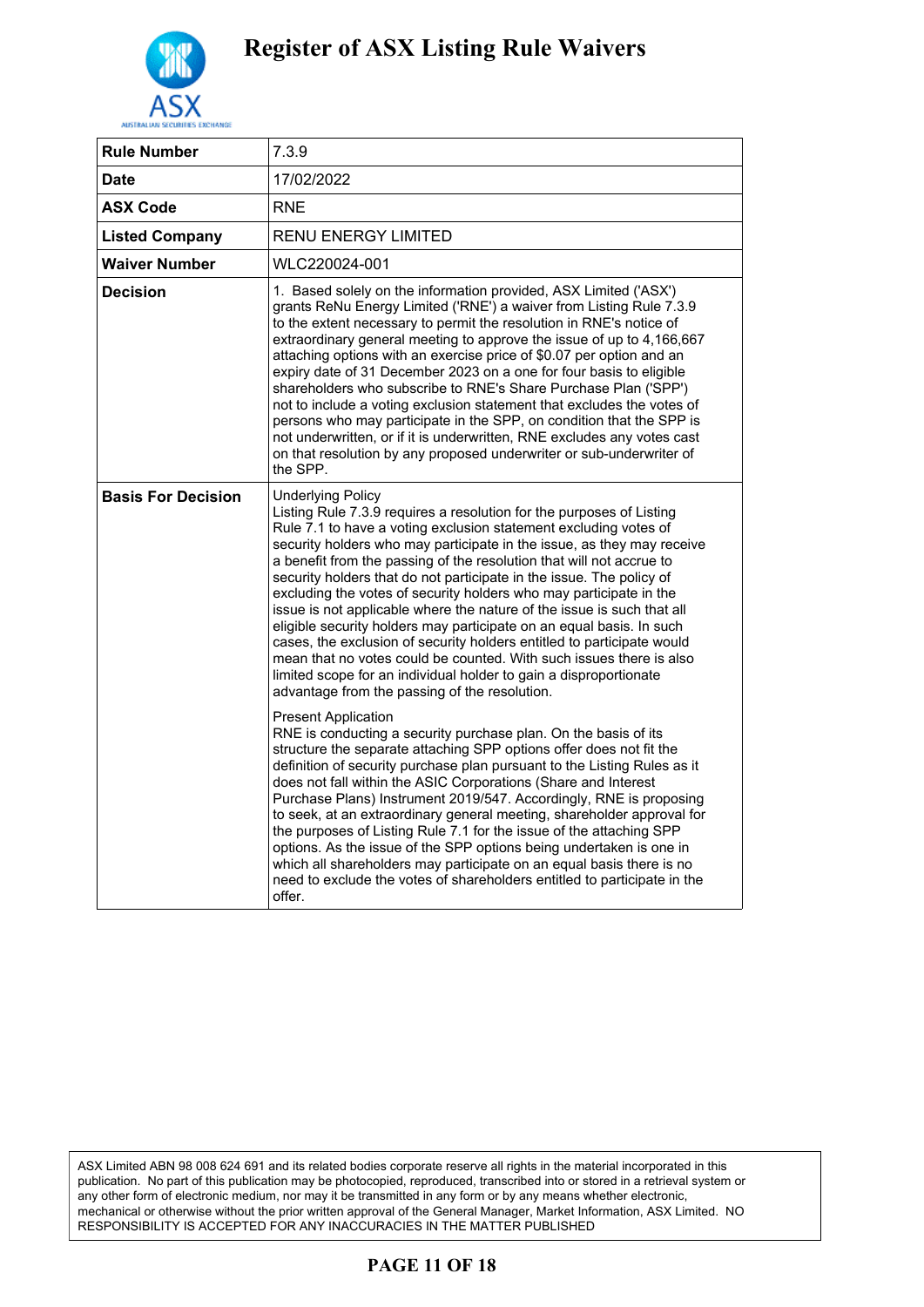

| <b>Rule Number</b>        | 8.2                                                                                                                                                                                                                                                                                                                                                                                                                                                                                                                                                                                                                                                |
|---------------------------|----------------------------------------------------------------------------------------------------------------------------------------------------------------------------------------------------------------------------------------------------------------------------------------------------------------------------------------------------------------------------------------------------------------------------------------------------------------------------------------------------------------------------------------------------------------------------------------------------------------------------------------------------|
| <b>Date</b>               | 25/02/2022                                                                                                                                                                                                                                                                                                                                                                                                                                                                                                                                                                                                                                         |
| <b>ASX Code</b>           | PF4                                                                                                                                                                                                                                                                                                                                                                                                                                                                                                                                                                                                                                                |
| <b>Listed Company</b>     | PEPPER SPARKZ TRUST NO.4                                                                                                                                                                                                                                                                                                                                                                                                                                                                                                                                                                                                                           |
| <b>Waiver Number</b>      | WLC210371-003                                                                                                                                                                                                                                                                                                                                                                                                                                                                                                                                                                                                                                      |
| Decision                  | 1. Based solely on the information provided, ASX Limited ('ASX')<br>grants Pepper Money Limited ('Trust Manager') on behalf of BNY<br>Trust Company Limited ('Issuer') in its capacity as trustee of the<br>Pepper SPARKZ Trust No.4 ('Trust') a waiver from listing rule 8.2 to<br>the extent necessary such that the Issuer need not provide an issuer<br>sponsored subregister as long as the waiver to listing rule 2.1,<br>condition 3 operates.                                                                                                                                                                                              |
| <b>Basis For Decision</b> | <b>Underlying Policy</b><br>An entity is to provide an issuer sponsored subregister for securities<br>except where listing rule 8.2.1 allows for a certificated subregister. An<br>entity in a jurisdiction where securities cannot be approved under the<br>operating rules of a clearing and settlement (CS) facility must provide<br>an issuer sponsored subregister for CDIs. These arrangements<br>support orderly settlement of securities quoted on the ASX market.<br><b>Present Application</b><br>This is a companion waiver to the waiver from listing rule 1.8 condition<br>11 and listing rule 2.1 condition 3 granted to the Issuer. |

ASX Limited ABN 98 008 624 691 and its related bodies corporate reserve all rights in the material incorporated in this publication. No part of this publication may be photocopied, reproduced, transcribed into or stored in a retrieval system or any other form of electronic medium, nor may it be transmitted in any form or by any means whether electronic, mechanical or otherwise without the prior written approval of the General Manager, Market Information, ASX Limited. NO RESPONSIBILITY IS ACCEPTED FOR ANY INACCURACIES IN THE MATTER PUBLISHED

### **PAGE 12 OF 18**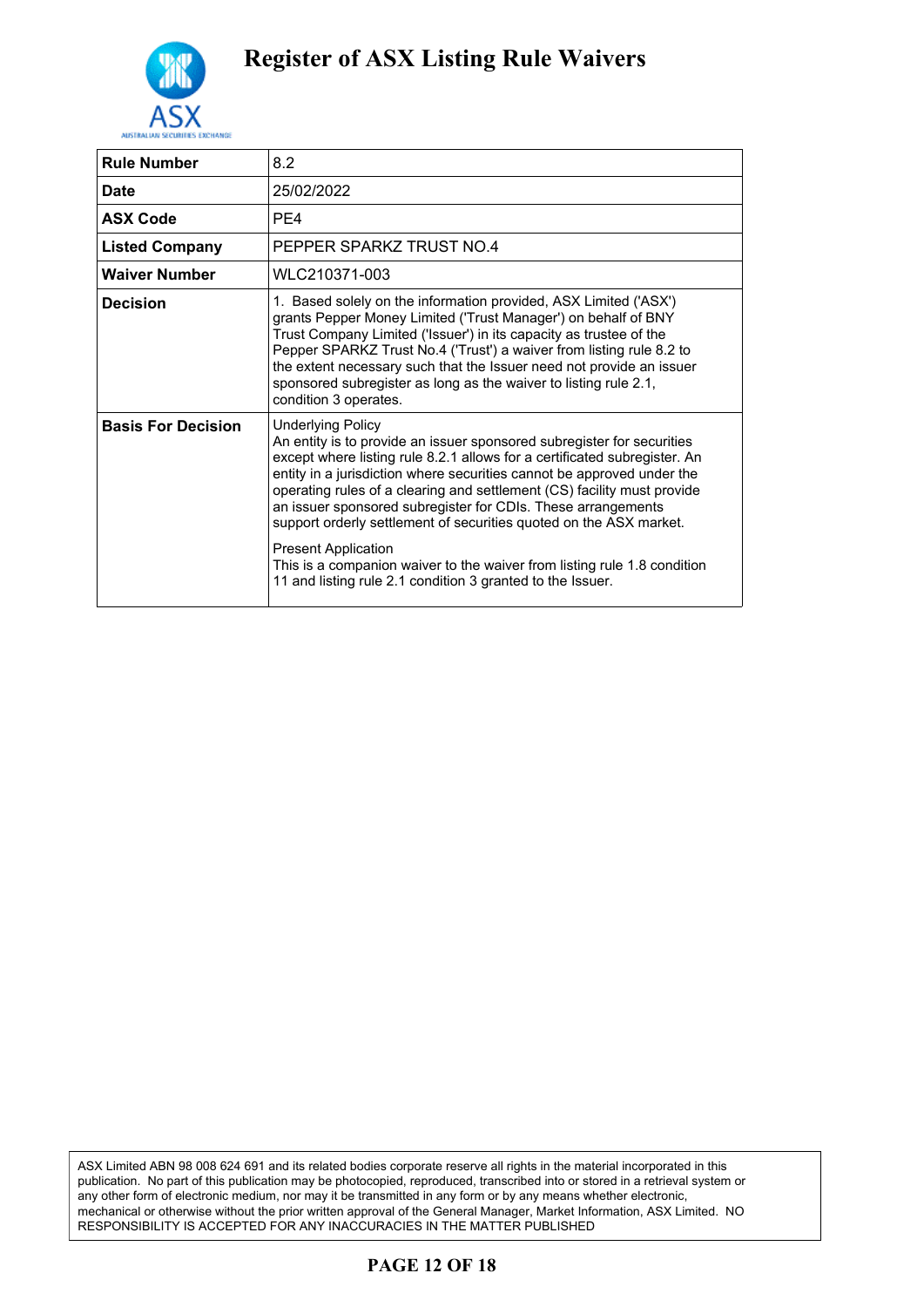

| <b>Rule Number</b>        | 8.10                                                                                                                                                                                                                                                                                                                                                                                                                                                                                                                                                                                                |
|---------------------------|-----------------------------------------------------------------------------------------------------------------------------------------------------------------------------------------------------------------------------------------------------------------------------------------------------------------------------------------------------------------------------------------------------------------------------------------------------------------------------------------------------------------------------------------------------------------------------------------------------|
| <b>Date</b>               | 25/02/2022                                                                                                                                                                                                                                                                                                                                                                                                                                                                                                                                                                                          |
| <b>ASX Code</b>           | PE4                                                                                                                                                                                                                                                                                                                                                                                                                                                                                                                                                                                                 |
| <b>Listed Company</b>     | PEPPER SPARKZ TRUST NO.4                                                                                                                                                                                                                                                                                                                                                                                                                                                                                                                                                                            |
| <b>Waiver Number</b>      | WLC210371-004                                                                                                                                                                                                                                                                                                                                                                                                                                                                                                                                                                                       |
| <b>Decision</b>           | 1. Based solely on the information provided, ASX Limited ('ASX')<br>grants Pepper Money Limited ('Trust Manager') on behalf of BNY<br>Trust Company Limited ('Issuer') in its capacity as trustee of the<br>Pepper SPARKZ Trust No.4 ('Trust') a waiver from listing rule 8.10 to<br>allow the Issuer to refuse to register transfers of notes from the date<br>which is 5 calendar days before an interest payment date or the<br>maturity date of the notes, on condition that ASX is satisfied with the<br>settlement arrangements that exist in relation to the notes to be<br>quoted on ASX.   |
| <b>Basis For Decision</b> | <b>Underlying Policy</b><br>An entity must not interfere with registration of a transfer document<br>relating to quoted securities, subject to a number of exceptions set out<br>in that rule. This supports the principle that quoted securities should<br>be freely transferable. The rule also inhibits the ability of an issuer to<br>cause disruption to the settlement cycle.                                                                                                                                                                                                                 |
|                           | <b>Present Application</b><br>The securities of the Issuer being quoted are wholesale debt<br>securities. The securities of the Issuer are to be settled outside of<br>CHESS via Austraclear. The Issuer is required to close the register of<br>a series of debt securities from the close of 5 calendar days prior to<br>an interest payment date or the maturity date. This enables the<br>register to be up to date on an interest payment date or maturity date<br>for that series of debt securities. The waiver is granted as this is a<br>common arrangement for these types of securities. |

ASX Limited ABN 98 008 624 691 and its related bodies corporate reserve all rights in the material incorporated in this publication. No part of this publication may be photocopied, reproduced, transcribed into or stored in a retrieval system or any other form of electronic medium, nor may it be transmitted in any form or by any means whether electronic, mechanical or otherwise without the prior written approval of the General Manager, Market Information, ASX Limited. NO RESPONSIBILITY IS ACCEPTED FOR ANY INACCURACIES IN THE MATTER PUBLISHED

### **PAGE 13 OF 18**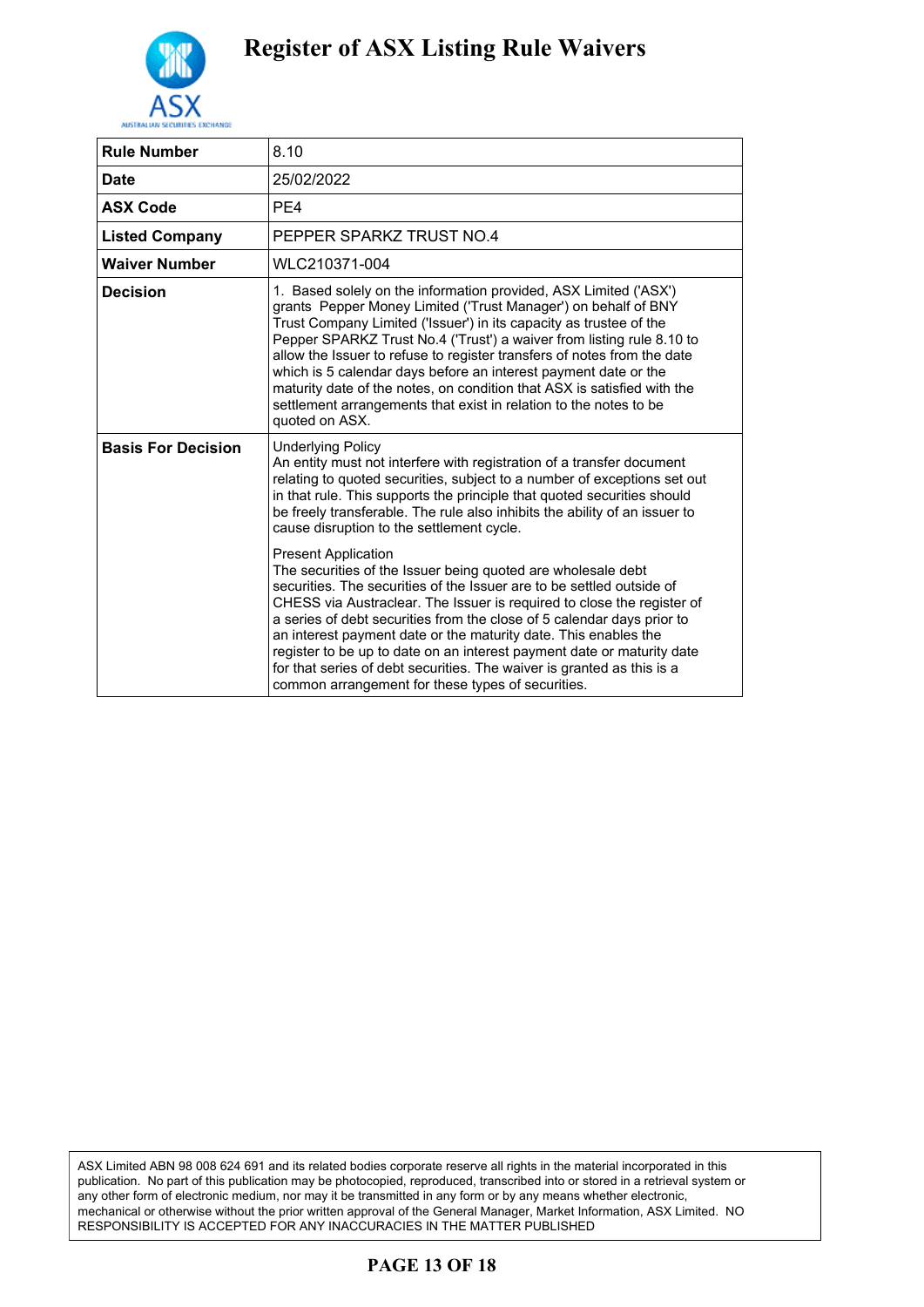

| <b>Rule Number</b>        | 8.21                                                                                                                                                                                                                                                                                                                                                                                                                                                                                                                                                                                                                    |
|---------------------------|-------------------------------------------------------------------------------------------------------------------------------------------------------------------------------------------------------------------------------------------------------------------------------------------------------------------------------------------------------------------------------------------------------------------------------------------------------------------------------------------------------------------------------------------------------------------------------------------------------------------------|
| <b>Date</b>               | 25/02/2022                                                                                                                                                                                                                                                                                                                                                                                                                                                                                                                                                                                                              |
| <b>ASX Code</b>           | PE4                                                                                                                                                                                                                                                                                                                                                                                                                                                                                                                                                                                                                     |
| <b>Listed Company</b>     | PEPPER SPARKZ TRUST NO.4                                                                                                                                                                                                                                                                                                                                                                                                                                                                                                                                                                                                |
| <b>Waiver Number</b>      | WLC210371-005                                                                                                                                                                                                                                                                                                                                                                                                                                                                                                                                                                                                           |
| <b>Decision</b>           | 1. Based solely on the information provided, ASX Limited ('ASX')<br>grants Pepper Money Limited ('Trust Manager') on behalf of BNY<br>Trust Company Limited ('Issuer') in its capacity as trustee of the<br>Pepper SPARKZ Trust No.4 ('Trust') a waiver from listing rule 8.21 to<br>the extent necessary to permit the Company to not do the following:<br>1.1 in respect of transactions settled outside CHESS, mark transfer<br>forms as required by Appendix 8A; or<br>1.1 in respect of transactions settled in Austraclear, send<br>confirmation of a change of address to a security holder at their<br>address. |
| <b>Basis For Decision</b> | <b>Underlying Policy</b><br>An entity must comply with Appendix 8A which outlines the time limits<br>for CHESS requirements in order to maintain an orderly market and<br>support the ASX Settlement Operating Rules. This supports the<br>integrity of the ASX market.<br><b>Present Application</b><br>The securities of the Issuer being quoted are wholesale debt                                                                                                                                                                                                                                                   |
|                           | securities. The likely holders of the debt securities are institutional<br>investors. The waiver is granted to the extent that transactions are<br>settled outside CHFSS.                                                                                                                                                                                                                                                                                                                                                                                                                                               |

ASX Limited ABN 98 008 624 691 and its related bodies corporate reserve all rights in the material incorporated in this publication. No part of this publication may be photocopied, reproduced, transcribed into or stored in a retrieval system or any other form of electronic medium, nor may it be transmitted in any form or by any means whether electronic, mechanical or otherwise without the prior written approval of the General Manager, Market Information, ASX Limited. NO RESPONSIBILITY IS ACCEPTED FOR ANY INACCURACIES IN THE MATTER PUBLISHED

### **PAGE 14 OF 18**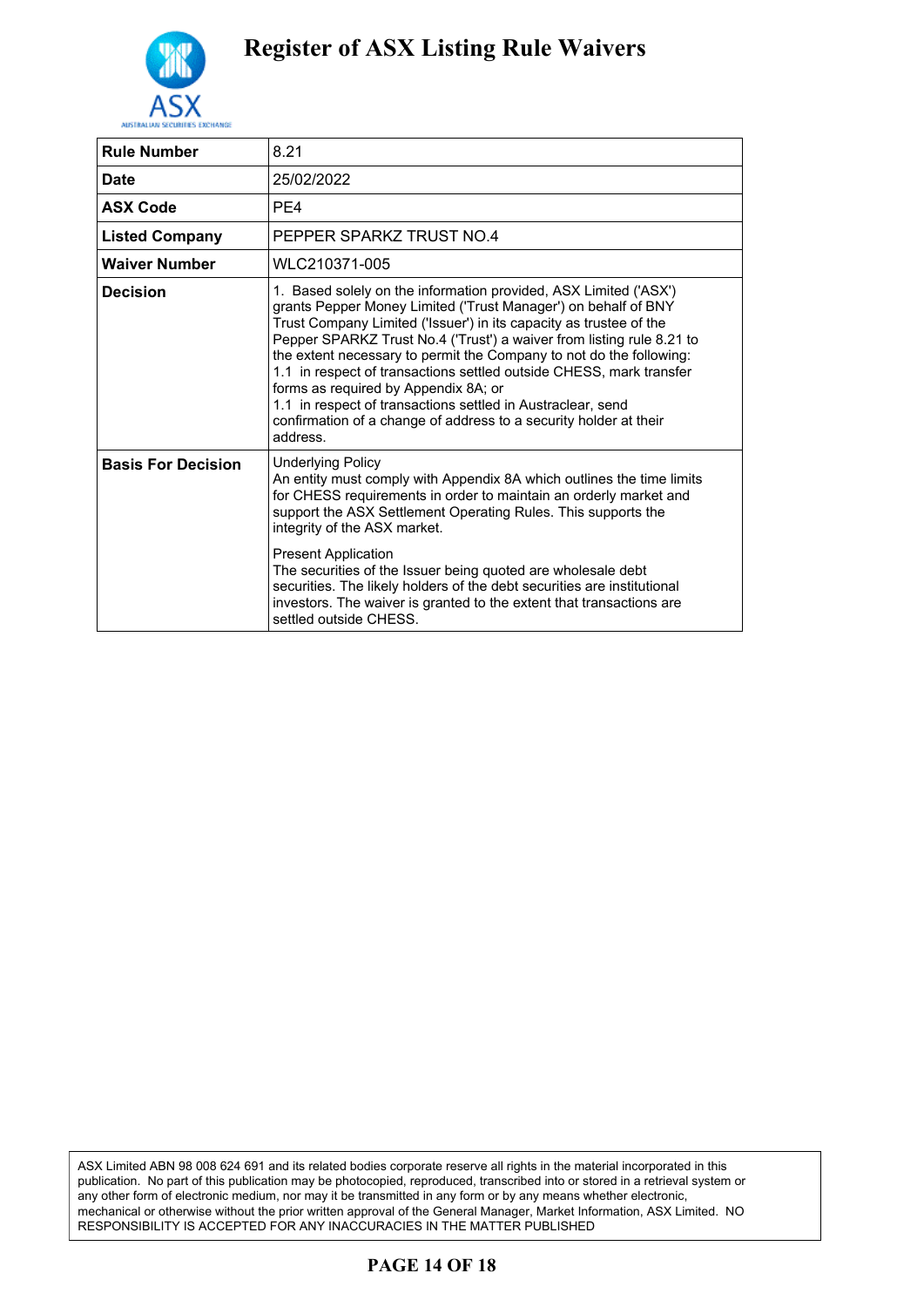

| <b>Rule Number</b>        | 10.1                                                                                                                                                                                                                                                                                                                                                                                                                                                                                                                                                                                                                                                                                                                                                                                                                                                                                                                                                                                                                                                                                                                                                                                                                                                                                                                                                                                                                                                                                                                                                                                                                                                                                                                                                                                                                                                                                                                                                                                                                                                                                                                                                                                                                                                                                                                                                                                                                                                                                                                                                                                                                                                                                                                                                                                                                                                                                                                                                                                                                                                                             |
|---------------------------|----------------------------------------------------------------------------------------------------------------------------------------------------------------------------------------------------------------------------------------------------------------------------------------------------------------------------------------------------------------------------------------------------------------------------------------------------------------------------------------------------------------------------------------------------------------------------------------------------------------------------------------------------------------------------------------------------------------------------------------------------------------------------------------------------------------------------------------------------------------------------------------------------------------------------------------------------------------------------------------------------------------------------------------------------------------------------------------------------------------------------------------------------------------------------------------------------------------------------------------------------------------------------------------------------------------------------------------------------------------------------------------------------------------------------------------------------------------------------------------------------------------------------------------------------------------------------------------------------------------------------------------------------------------------------------------------------------------------------------------------------------------------------------------------------------------------------------------------------------------------------------------------------------------------------------------------------------------------------------------------------------------------------------------------------------------------------------------------------------------------------------------------------------------------------------------------------------------------------------------------------------------------------------------------------------------------------------------------------------------------------------------------------------------------------------------------------------------------------------------------------------------------------------------------------------------------------------------------------------------------------------------------------------------------------------------------------------------------------------------------------------------------------------------------------------------------------------------------------------------------------------------------------------------------------------------------------------------------------------------------------------------------------------------------------------------------------------|
| <b>Date</b>               | 17/02/2022                                                                                                                                                                                                                                                                                                                                                                                                                                                                                                                                                                                                                                                                                                                                                                                                                                                                                                                                                                                                                                                                                                                                                                                                                                                                                                                                                                                                                                                                                                                                                                                                                                                                                                                                                                                                                                                                                                                                                                                                                                                                                                                                                                                                                                                                                                                                                                                                                                                                                                                                                                                                                                                                                                                                                                                                                                                                                                                                                                                                                                                                       |
| <b>ASX Code</b>           | <b>RGS</b>                                                                                                                                                                                                                                                                                                                                                                                                                                                                                                                                                                                                                                                                                                                                                                                                                                                                                                                                                                                                                                                                                                                                                                                                                                                                                                                                                                                                                                                                                                                                                                                                                                                                                                                                                                                                                                                                                                                                                                                                                                                                                                                                                                                                                                                                                                                                                                                                                                                                                                                                                                                                                                                                                                                                                                                                                                                                                                                                                                                                                                                                       |
| <b>Listed Company</b>     | <b>REGENEUS LTD</b>                                                                                                                                                                                                                                                                                                                                                                                                                                                                                                                                                                                                                                                                                                                                                                                                                                                                                                                                                                                                                                                                                                                                                                                                                                                                                                                                                                                                                                                                                                                                                                                                                                                                                                                                                                                                                                                                                                                                                                                                                                                                                                                                                                                                                                                                                                                                                                                                                                                                                                                                                                                                                                                                                                                                                                                                                                                                                                                                                                                                                                                              |
| <b>Waiver Number</b>      | WLC220023-001                                                                                                                                                                                                                                                                                                                                                                                                                                                                                                                                                                                                                                                                                                                                                                                                                                                                                                                                                                                                                                                                                                                                                                                                                                                                                                                                                                                                                                                                                                                                                                                                                                                                                                                                                                                                                                                                                                                                                                                                                                                                                                                                                                                                                                                                                                                                                                                                                                                                                                                                                                                                                                                                                                                                                                                                                                                                                                                                                                                                                                                                    |
| <b>Decision</b>           | 1. Based solely on the information provided, ASX Limited ('ASX')<br>grants Regeneus Ltd (the 'Company') a waiver from listing rule 10.1 to<br>the extent necessary to permit the Company to grant security over the<br>assets of the Company and its subsidiaries in favour of Paddington<br>Street Finance Pty Ltd ('Lender') (the 'Security'), in order for the<br>Company to secure its obligations under a loan agreement for up to<br>\$4 million, the loan is to be repaid on or before 30 September 2023,<br>with an interest rate of 1% per month, a 3% arrangement fee of the<br>amount of the available facility payable in instalments on the amount<br>of each drawdown, with the balance (if any) payable on the date of<br>repayment, the facility will be held in the name of the Lender and<br>drawn down by the Company as required (the 'Loan Facility'), without<br>obtaining shareholder approval, on the following conditions:<br>1.1 the material terms of the transaction and of the waiver are<br>announced to the market:<br>1.2 the announcement includes a description of the reasons why the<br>entity has chosen to obtain the financial accommodation from the 10.1<br>party rather than a lender that is not a 10.1 party and the steps the<br>board of the entity (or, in the case of a listed trust, the RE of the trust)<br>has taken to satisfy itself that the transaction is being entered into on<br>arm's length terms and is fair and reasonable from the perspective of<br>the holders of the entity's ordinary securities;<br>1.3 the Security documents expressly provide that:<br>1.3.1 the Security is limited to the funds due under the financial<br>accommodation;<br>1.3.2 the Security will be discharged when the funds due under the<br>financial accommodation have been repaid in full;<br>1.3.3 in the event the Security is enforced, the assets can only be<br>disposed of to the 10.1 party or an associate of the 10.1 party if the<br>disposal is first approved by the entity's security holders under Listing<br>Rule 10.1; and<br>1.3.4 otherwise, if the holder of the Security exercises, or appoints a<br>receiver, receiver and manager or analogous person to exercise, any<br>power of sale under the Security, the assets must be sold to an<br>unrelated third party on arm's length commercial terms and the net<br>proceeds of sale distributed to the 10.1 party in accordance with their<br>legal entitlements;<br>1.4 any variation to the terms of the financial accommodation or the<br>Security which:<br>1.4.1 advantages the 10.1 party in a material respect;<br>1.4.2 disadvantages the entity in a material respect; or<br>1.4.3 is inconsistent with the terms of the waiver,<br>must be subject to security holder approval under Listing Rule 10.1;<br>and<br>1.5 for each year while they remain on foot, a summary of the<br>material terms of the financial accommodation and the Security is<br>included in the related party disclosures in the entity's audited annual<br>accounts. |
| <b>Basis For Decision</b> | <b>Underlying Policy</b><br>Listed entities are required to obtain the approval of security holders<br>for an acquisition or disposal of a substantial asset from or to a                                                                                                                                                                                                                                                                                                                                                                                                                                                                                                                                                                                                                                                                                                                                                                                                                                                                                                                                                                                                                                                                                                                                                                                                                                                                                                                                                                                                                                                                                                                                                                                                                                                                                                                                                                                                                                                                                                                                                                                                                                                                                                                                                                                                                                                                                                                                                                                                                                                                                                                                                                                                                                                                                                                                                                                                                                                                                                        |
|                           | person in a position to exercise influence over the entity. The votes of                                                                                                                                                                                                                                                                                                                                                                                                                                                                                                                                                                                                                                                                                                                                                                                                                                                                                                                                                                                                                                                                                                                                                                                                                                                                                                                                                                                                                                                                                                                                                                                                                                                                                                                                                                                                                                                                                                                                                                                                                                                                                                                                                                                                                                                                                                                                                                                                                                                                                                                                                                                                                                                                                                                                                                                                                                                                                                                                                                                                         |

ASX Limited ABN 98 008 624 691 and its related bodies corporate reserve all rights in the material incorporated in this publication. No part of this publication may be photocopied, reproduced, transcribed into or stored in a retrieval system or any other form of electronic medium, nor may it be transmitted in any form or by any means whether electronic, mechanical or otherwise without the prior written approval of the General Manager, Market Information, ASX Limited. NO RESPONSIBILITY IS ACCEPTED FOR ANY INACCURACIES IN THE MATTER PUBLISHED

### security holders having approved that transaction with the benefit of **PAGE 15 OF 18**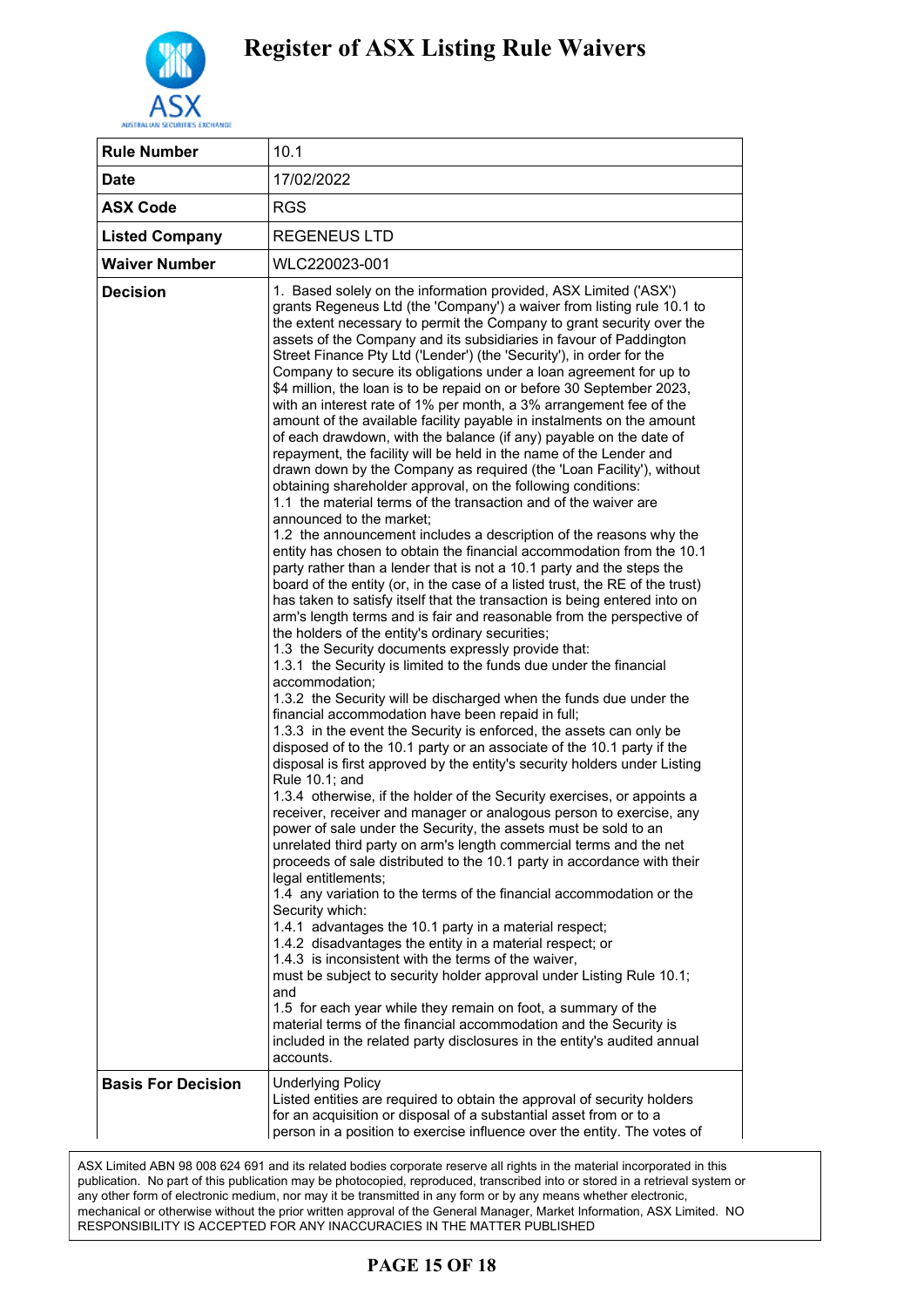| security holders who are parties to the transaction, and their<br>associates, are not counted. Listed entities are required to obtain an<br>independent expert's report on the fairness and reasonableness of<br>the transaction and to send it to security holders to accompany the<br>notice of security holders' meeting. This rule protects security holders<br>from a value-shifting transaction with a person in a position of<br>influence being undertaken by a listed entity without the disinterested<br>security holders having approved that transaction with the benefit of<br>full information. The rule supplements the related party provision of<br>the Corporations Act 2001 (Cth) (or, in the case of foreign entities, the<br>related party provisions of the law of their home jurisdiction).                                                                                                                                                                                                                                                                                                                                                                                                                                                                                                                                                                                                        |
|---------------------------------------------------------------------------------------------------------------------------------------------------------------------------------------------------------------------------------------------------------------------------------------------------------------------------------------------------------------------------------------------------------------------------------------------------------------------------------------------------------------------------------------------------------------------------------------------------------------------------------------------------------------------------------------------------------------------------------------------------------------------------------------------------------------------------------------------------------------------------------------------------------------------------------------------------------------------------------------------------------------------------------------------------------------------------------------------------------------------------------------------------------------------------------------------------------------------------------------------------------------------------------------------------------------------------------------------------------------------------------------------------------------------------|
| <b>Present Application</b><br>A waiver from Listing Rule 10.1 is warranted as the Company's<br>obligations under the Loan Facility provided by a related party of the<br>Company will be secured over the assets of the Company. The<br>granting of a security in favour of the related party lender constitutes a<br>disposal of a substantial asset within the meaning of Listing Rules<br>10.1 and 10.2. Listing Rule 19.12 defines "dispose" to include "using<br>an asset as collateral". As of 30 June 2021, in the Annual Report<br>released to the ASX on 26 October 2021, the Company has total<br>equity interests of \$4,145,465, and 5% of the equity interests is<br>\$207,273. The Loan Facility is up to \$4 million, pursuant to which the<br>Company is using all of its assets as collateral, and is more than 5%<br>of the Company's total equity. Accordingly, the use of all of the<br>Company's assets as collateral constitutes the disposal of a<br>"substantial asset" for the purposes of Listing Rule 10.2. The<br>Company is granted a waiver from Listing Rule 10.1 to enable it to<br>have in place a security over its assets in favour of the related party<br>entity, subject to a number of conditions, including that the security<br>documents provide that in the event the security is exercised, neither<br>the related party or any of its associates are entitled to acquire the |
| assets without the Company first complying with any applicable<br>Listing Rules, including Listing Rule 10.1. This condition provides a<br>sufficient safeguard against value-shifting to the related party.                                                                                                                                                                                                                                                                                                                                                                                                                                                                                                                                                                                                                                                                                                                                                                                                                                                                                                                                                                                                                                                                                                                                                                                                              |

ASX Limited ABN 98 008 624 691 and its related bodies corporate reserve all rights in the material incorporated in this publication. No part of this publication may be photocopied, reproduced, transcribed into or stored in a retrieval system or any other form of electronic medium, nor may it be transmitted in any form or by any means whether electronic, mechanical or otherwise without the prior written approval of the General Manager, Market Information, ASX Limited. NO RESPONSIBILITY IS ACCEPTED FOR ANY INACCURACIES IN THE MATTER PUBLISHED

#### **PAGE 16 OF 18**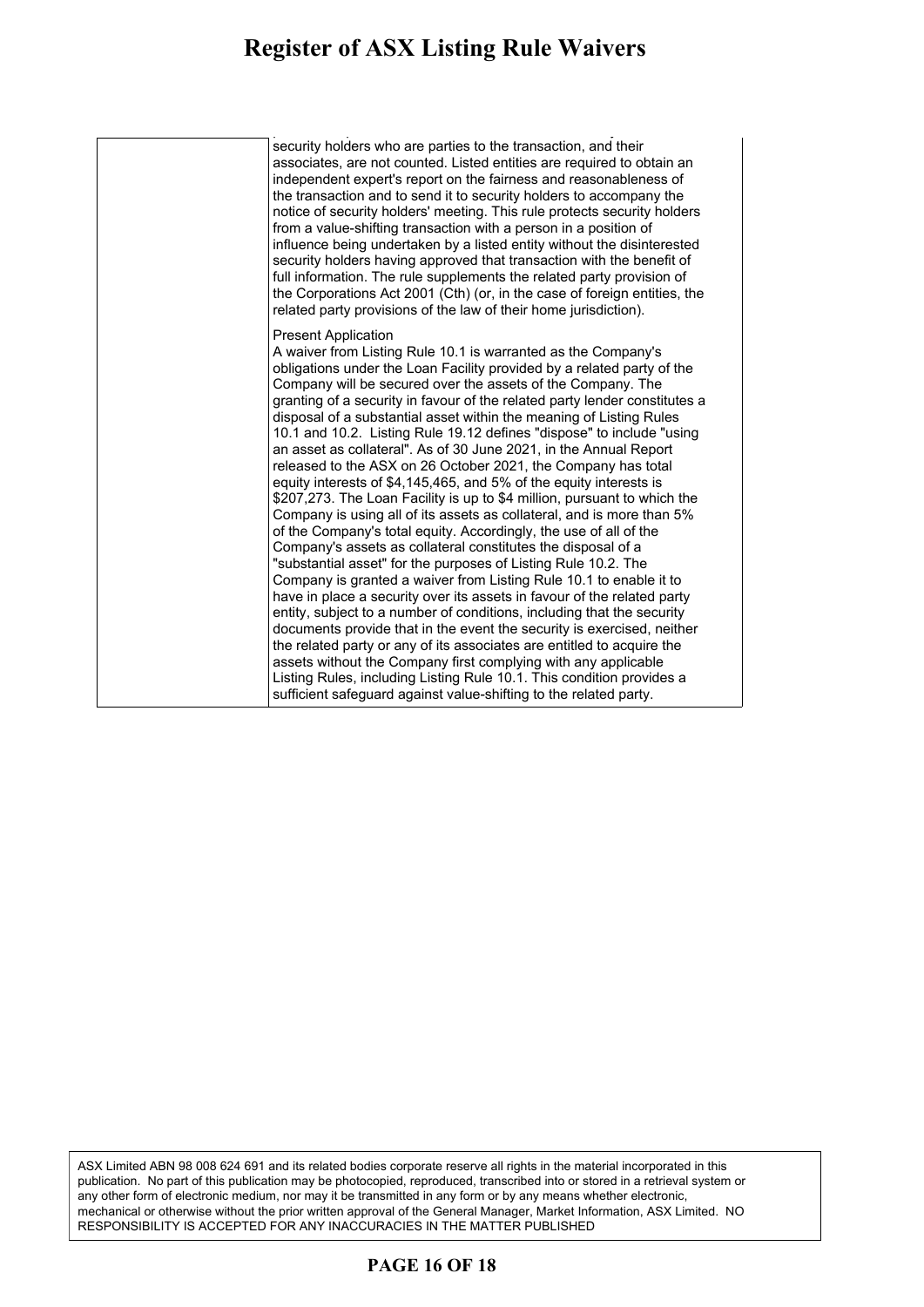

| <b>Rule Number</b>        | 10.11                                                                                                                                                                                                                                                                                                                                                                                                                                                                                                                                                                                                                                                                                                                                                                                                                                                                                                                                                                                                                                                                                                                                                                                                                                                                                                                                                                                                                                       |
|---------------------------|---------------------------------------------------------------------------------------------------------------------------------------------------------------------------------------------------------------------------------------------------------------------------------------------------------------------------------------------------------------------------------------------------------------------------------------------------------------------------------------------------------------------------------------------------------------------------------------------------------------------------------------------------------------------------------------------------------------------------------------------------------------------------------------------------------------------------------------------------------------------------------------------------------------------------------------------------------------------------------------------------------------------------------------------------------------------------------------------------------------------------------------------------------------------------------------------------------------------------------------------------------------------------------------------------------------------------------------------------------------------------------------------------------------------------------------------|
| Date                      | 15/02/2022                                                                                                                                                                                                                                                                                                                                                                                                                                                                                                                                                                                                                                                                                                                                                                                                                                                                                                                                                                                                                                                                                                                                                                                                                                                                                                                                                                                                                                  |
| <b>ASX Code</b>           | <b>ANZ</b>                                                                                                                                                                                                                                                                                                                                                                                                                                                                                                                                                                                                                                                                                                                                                                                                                                                                                                                                                                                                                                                                                                                                                                                                                                                                                                                                                                                                                                  |
| <b>Listed Company</b>     | AUSTRALIA AND NEW ZEALAND BANKING GROUP LIMITED                                                                                                                                                                                                                                                                                                                                                                                                                                                                                                                                                                                                                                                                                                                                                                                                                                                                                                                                                                                                                                                                                                                                                                                                                                                                                                                                                                                             |
| <b>Waiver Number</b>      | WLC220019-001                                                                                                                                                                                                                                                                                                                                                                                                                                                                                                                                                                                                                                                                                                                                                                                                                                                                                                                                                                                                                                                                                                                                                                                                                                                                                                                                                                                                                               |
| Decision                  | 1. Based solely on the information provided, ASX Limited ('ASX')<br>grants Australia and New Zealand Banking Group Limited (the<br>'Company') a waiver from listing rule 10.11 in connection with the<br>proposed offer of fully paid mandatorily convertible subordinated<br>perpetual notes ('Capital Notes 7') to raise approximately \$1 billion<br>('Capital Notes') ('Offer') to the extent necessary to permit directors of<br>the Company and their associates to participate in the issue of the<br>Capital Notes without shareholder approval, on the following<br>conditions.<br>1.1 The number of Capital Notes which may be issued to directors<br>and their associates collectively is no more than 0.2% of the total<br>number of Capital Notes issued under the Offer.<br>1.2 The participation of the directors and their associates in the Offer<br>is on the same terms and conditions as applicable to other<br>subscribers for Capital Notes.<br>1.3 The Company releases the terms of the waiver to the market<br>when it announces the Offer.<br>1.4 When Capital Notes are issued, the Company announces to the<br>market the total number of Capital Notes issued to directors and their<br>associates in aggregate.                                                                                                                                                                                               |
| <b>Basis For Decision</b> | <b>Underlying Policy</b><br>Listing rule 10.11 requires the approval of security holders to issue<br>securities to a related party. This rule is directed at preventing a<br>related party from obtaining securities on advantageous terms and<br>increasing their holding proportionate to other holders. Only<br>unassociated security holders' votes are counted where such<br>approval is sought. This protects security holders' interests by<br>supplementing the related party provisions of the Corporations Act<br>(and whatever related party provisions apply to foreign entities).<br><b>Present Application</b><br>The Company is offering convertible notes under a prospectus offer.<br>The Company directors and their associates (who are related parties<br>of the Company) will participate in the public offer on the same terms<br>as unassociated investors. A waiver is granted to permit the directors<br>and their associates to collectively participate in the offer subject to an<br>aggregate cap of no more than 0.2% of the securities issued. The<br>participation of natural person related parties in a public offer subject<br>to this cap is a de minimus departure from the principle that no equity<br>securities may be issued to a related party without shareholder<br>approval other than under an exception in listing rule 10.12. The<br>terms of the waiver are to be disclosed to the market. |

ASX Limited ABN 98 008 624 691 and its related bodies corporate reserve all rights in the material incorporated in this publication. No part of this publication may be photocopied, reproduced, transcribed into or stored in a retrieval system or any other form of electronic medium, nor may it be transmitted in any form or by any means whether electronic, mechanical or otherwise without the prior written approval of the General Manager, Market Information, ASX Limited. NO RESPONSIBILITY IS ACCEPTED FOR ANY INACCURACIES IN THE MATTER PUBLISHED

### **PAGE 17 OF 18**